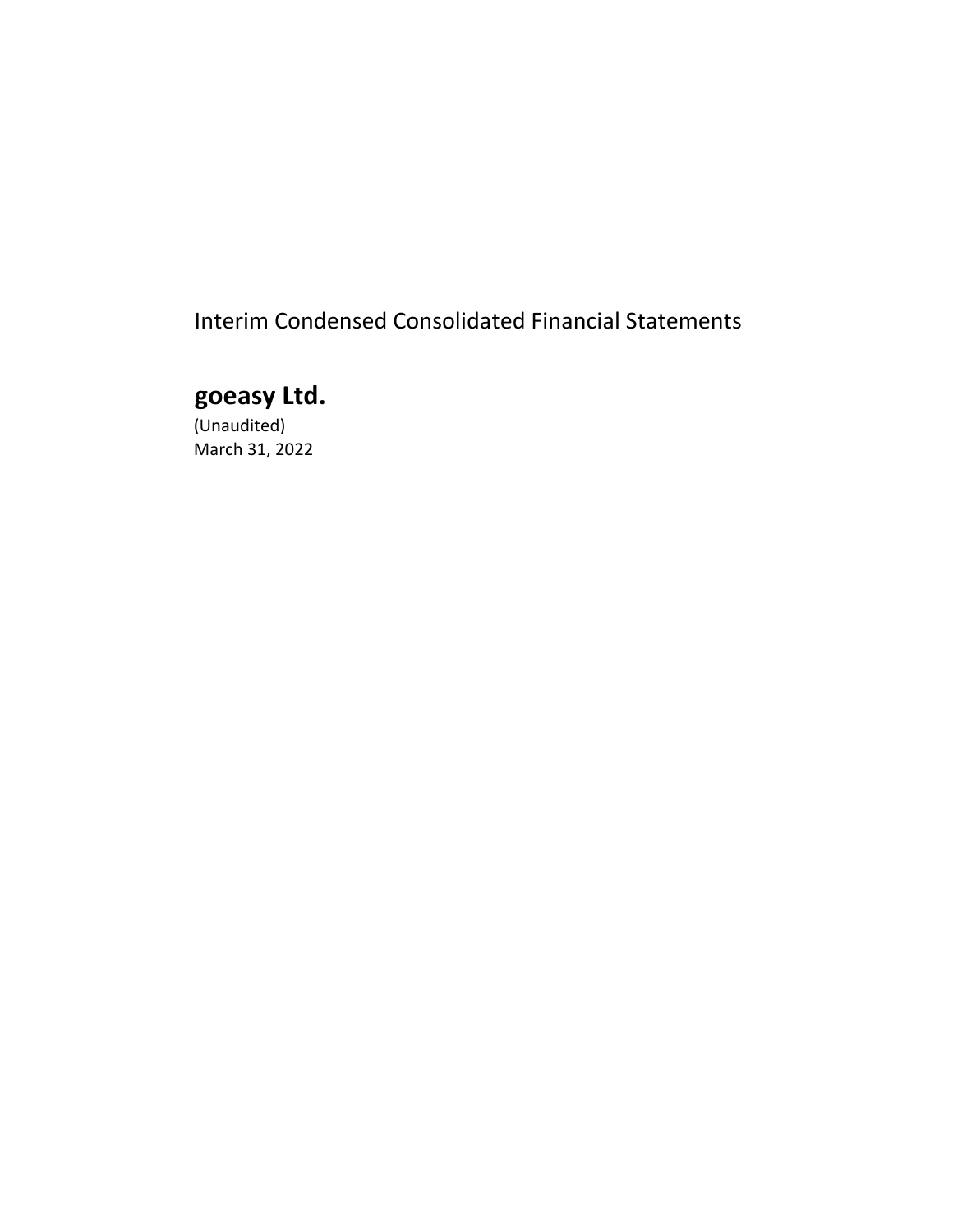#### **INTERIM CONDENSED CONSOLIDATED STATEMENTS OF FINANCIAL POSITION**

(Unaudited) (expressed in thousands of Canadian dollars)

|                                                      | As At     | As At        |
|------------------------------------------------------|-----------|--------------|
|                                                      | March 31, | December 31, |
|                                                      | 2022      | 2021         |
| <b>ASSETS</b>                                        |           |              |
| Cash (note 4)                                        | 96,430    | 102,479      |
| Accounts receivable                                  | 21,646    | 20,769       |
| Prepaid expenses                                     | 8,043     | 8,018        |
| Consumer loans receivable, net (note 5)              | 2,023,702 | 1,899,631    |
| Investments (note 6)                                 | 35,313    | 64,441       |
| Lease assets                                         | 44,650    | 47,182       |
| Property and equipment, net                          | 34,843    | 35,285       |
| Derivative financial assets (notes 6, 7 and 10)      | 27,539    | 20,634       |
| Intangible assets, net                               | 158,778   | 159,651      |
| Right-of-use assets, net                             | 56,453    | 57,140       |
| Goodwill                                             | 180,923   | 180,923      |
| <b>TOTAL ASSETS</b>                                  | 2,688,320 | 2,596,153    |
|                                                      |           |              |
| LIABILITIES AND SHAREHOLDERS' EQUITY                 |           |              |
| <b>Liabilities</b>                                   |           |              |
| Revolving credit facility (note 9)                   | 68,180    |              |
| Accounts payable and accrued liabilities             | 45,046    | 57,134       |
| Income taxes payable                                 | 4,965     | 27,859       |
| Dividends payable (note 11)                          | 14,514    | 10,692       |
| Unearned revenue                                     | 13,344    | 11,354       |
| Accrued interest                                     | 23,489    | 8,135        |
| Deferred tax liabilities, net (note 15)              | 31,014    | 38,648       |
| Lease liabilities                                    | 65,033    | 65,607       |
| Secured borrowings (note 8)                          | 155,948   | 173,959      |
| Revolving securitization warehouse facility (note 7) | 392,038   | 292,814      |
| Derivative financial liabilities (note 10)           | 48,104    | 34,132       |
| Notes payable (note 10)                              | 1,075,331 | 1,085,906    |
| <b>TOTAL LIABILITIES</b>                             | 1,937,006 | 1,806,240    |
|                                                      |           |              |
| Shareholders' equity                                 |           |              |
| Share capital (note 11)                              | 358,614   | 363,514      |
| Contributed surplus                                  | 16,561    | 22,583       |
| Accumulated other comprehensive income               | 3,771     | 8,567        |
| Retained earnings                                    | 372,368   | 395,249      |
| TOTAL SHAREHOLDERS' EQUITY                           | 751,314   | 789,913      |
| TOTAL LIABILITIES AND SHAREHOLDERS' EQUITY           | 2,688,320 | 2,596,153    |

*See accompanying notes to the interim condensed consolidated financial statements.*

On behalf of the Board:

David Ingram National Communication of the Communication of the Communication of the Communication of the Communication of the Communication of the Communication of the Communication of the Communication of the Communicati Director Director

 $\approx$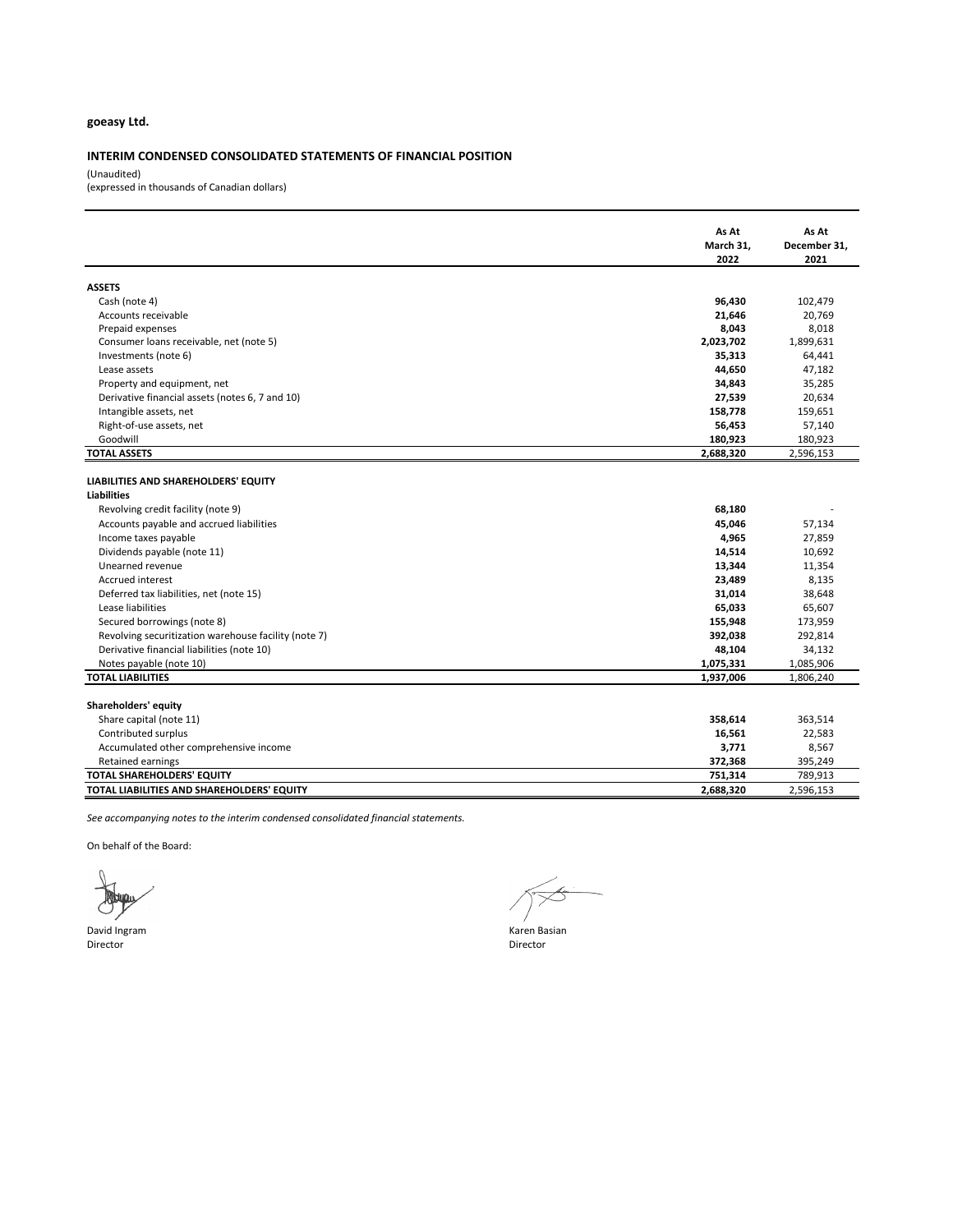#### **INTERIM CONDENSED CONSOLIDATED STATEMENTS OF INCOME**

(Unaudited)

(expressed in thousands of Canadian dollars, except earnings per share)

|                                                                                                    |                  | <b>Three Months Ended</b> |
|----------------------------------------------------------------------------------------------------|------------------|---------------------------|
|                                                                                                    | March 31,        | March 31,                 |
|                                                                                                    | 2022             | 2021                      |
|                                                                                                    |                  |                           |
| <b>REVENUE</b>                                                                                     | 156,824          | 105,494                   |
| Interest income                                                                                    | 26,878           | 28,437                    |
| Lease revenue                                                                                      |                  |                           |
| Commissions earned                                                                                 | 43,858           | 33,337                    |
| Charges and fees                                                                                   | 4,582<br>232,142 | 2,906<br>170,174          |
|                                                                                                    |                  |                           |
| <b>EXPENSES BEFORE DEPRECIATION AND AMORTIZATION</b>                                               |                  |                           |
| Salaries and benefits                                                                              | 41,964           | 35,406                    |
| Stock-based compensation (note 12)                                                                 | 2,300            | 2,086                     |
| Advertising and promotion                                                                          | 9,510            | 5,892                     |
| Bad debts (note 5)                                                                                 | 54,149           | 29,274                    |
| Occupancy                                                                                          | 6,379            | 5,524                     |
| <b>Technology costs</b>                                                                            | 5,240            | 3,804                     |
| Other expenses (note 13)                                                                           | 11,863           | 7,095                     |
|                                                                                                    | 131,405          | 89,081                    |
|                                                                                                    |                  |                           |
| DEPRECIATION AND AMORTIZATION                                                                      |                  |                           |
| Depreciation of lease assets                                                                       | 8,465            | 9,243                     |
| Depreciation of right-of-use assets                                                                | 4,869            | 4,344                     |
| Amortization of intangible assets                                                                  | 5,213            | 1,746                     |
| Depreciation of property and equipment                                                             | 2,225<br>20,772  | 1,828<br>17,161           |
|                                                                                                    |                  |                           |
| <b>TOTAL OPERATING EXPENSES</b>                                                                    | 152,177          | 106,242                   |
| <b>OPERATING INCOME</b>                                                                            | 79,965           | 63,932                    |
| OTHER INCOME (LOSS) (NOTE 6)                                                                       | (17, 525)        | 87,372                    |
|                                                                                                    |                  |                           |
| <b>FINANCE COSTS</b><br>Interest expenses and amortization of deferred financing charges (note 14) | 22,643           | 13,495                    |
| Interest expense on lease liabilities                                                              | 836              | 741                       |
|                                                                                                    | 23,479           | 14,236                    |
|                                                                                                    |                  |                           |
| <b>INCOME BEFORE INCOME TAXES</b>                                                                  | 38,961           | 137,068                   |
| INCOME TAX EXPENSE (RECOVERY) (NOTE 15)                                                            |                  |                           |
| Current                                                                                            | 16,296           | 16,997                    |
| Deferred                                                                                           | (3, 431)         | 8,096                     |
|                                                                                                    | 12,865           | 25,093                    |
| <b>NET INCOME</b>                                                                                  | 26,096           | 111,975                   |
|                                                                                                    |                  |                           |
| <b>BASIC EARNINGS PER SHARE (NOTE 16)</b>                                                          | 1.59             | 7.41                      |
| DILUTED EARNINGS PER SHARE (NOTE 16)                                                               | 1.55             | 7.14                      |

*See accompanying notes to the interim condensed consolidated financial statements.*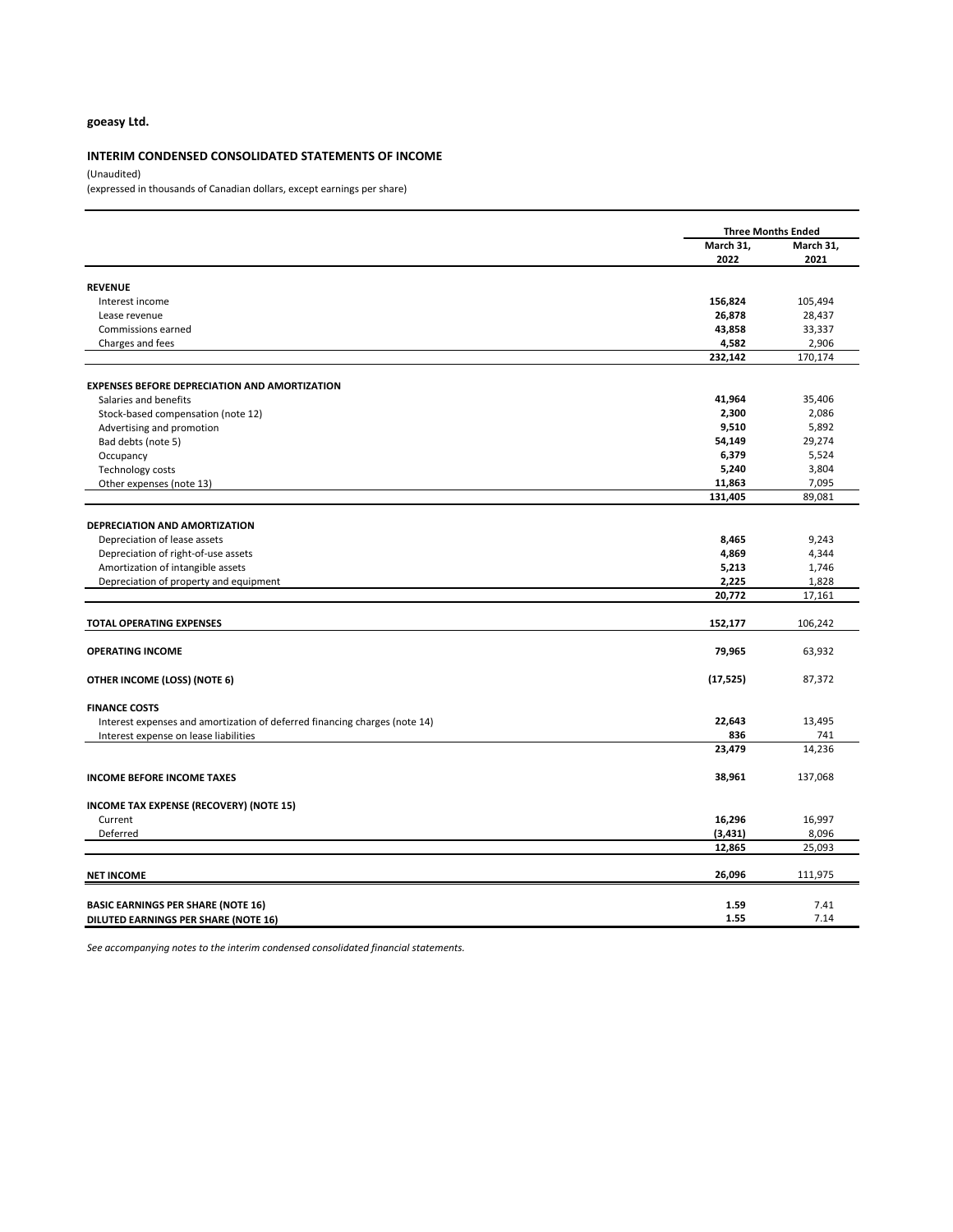#### **INTERIM CONDENSED CONSOLIDATED STATEMENTS OF COMPREHENSIVE INCOME**

(Unaudited) (expressed in thousands of Canadian dollars)

|                                                                                                                    |           | <b>Three Months Ended</b> |
|--------------------------------------------------------------------------------------------------------------------|-----------|---------------------------|
|                                                                                                                    | March 31. | March 31,                 |
|                                                                                                                    | 2022      | 2021                      |
| Net income                                                                                                         | 26,096    | 111,975                   |
| Other comprehensive income (loss) to be reclassified to the consolidated statement of income in subsequent periods |           |                           |
| Change in fair value of cash flow hedge, net of taxes                                                              | (11, 194) | (469)                     |
| Change in costs of hedging, net of taxes                                                                           | 6,398     | 1,278                     |
| Change in foreign currency translation reserve                                                                     |           |                           |
|                                                                                                                    | (4, 796)  | 810                       |
|                                                                                                                    |           |                           |
| <b>Comprehensive income</b>                                                                                        | 21,300    | 112,785                   |

*See accompanying notes to the interim condensed consolidated financial statements.*

#### **INTERIM CONDENSED CONSOLIDATED STATEMENTS OF CHANGES IN SHAREHOLDERS' EQUITY**

(Unaudited) (expressed in thousands of Canadian dollars)

| (expressed in thousands of Canadian dollars) |  |  |  |
|----------------------------------------------|--|--|--|
|                                              |  |  |  |

|                                                                             |                          |                          |                          |                          | Accumulated   |               |
|-----------------------------------------------------------------------------|--------------------------|--------------------------|--------------------------|--------------------------|---------------|---------------|
|                                                                             |                          |                          |                          |                          | Other         | Total         |
|                                                                             | Share                    | Contributed              | Total                    | Retained                 | Comprehensive | Shareholders' |
|                                                                             | Capital                  | <b>Surplus</b>           | Capital                  | Earnings                 | Income (Loss) | <b>Equity</b> |
| Balance, December 31, 2021                                                  | 363,514                  | 22,583                   | 386,097                  | 395,249                  | 8,567         | 789,913       |
| Common shares issued                                                        | 1,506                    | (768)                    | 738                      |                          |               | 738           |
| Stock-based compensation (note 12)                                          | ۰                        | 2,300                    | 2,300                    |                          |               | 2,300         |
| Repurchase of equity interest related to restricted share units, net of tax | ۰                        | (7,554)                  | (7,554)                  | ۰                        | $\sim$        | (7, 554)      |
| Shares purchased for cancellation (note 11)                                 | (6,406)                  | ٠                        | (6,406)                  | (34, 461)                |               | (40, 867)     |
| Comprehensive income                                                        |                          | ۰                        |                          | 26,096                   | (4,796)       | 21,300        |
| Dividends (note 11)                                                         | ٠                        | ۰                        | $\blacksquare$           | (14, 516)                |               | (14, 516)     |
| Balance, March 31, 2022                                                     | 358,614                  | 16,561                   | 375,175                  | 372,368                  | 3,771         | 751,314       |
|                                                                             |                          |                          |                          |                          |               |               |
| Balance, December 31, 2020                                                  | 181,753                  | 19,732                   | 201,485                  | 247,307                  | (5, 280)      | 443,512       |
| Common shares issued                                                        | 4,926                    | (3, 197)                 | 1,729                    | $\overline{\phantom{a}}$ |               | 1,729         |
| Stock-based compensation (note 12)                                          | $\overline{\phantom{a}}$ | 2,086                    | 2,086                    |                          |               | 2,086         |
| Comprehensive income                                                        | ٠                        |                          | $\overline{a}$           | 111,975                  | 810           | 112,785       |
| Dividends (note 11)                                                         | $\overline{\phantom{a}}$ | $\overline{\phantom{a}}$ | $\overline{\phantom{a}}$ | (9,846)                  |               | (9,846)       |
| <b>Balance, March 31, 2021</b>                                              | 186,679                  | 18,621                   | 205,300                  | 349,436                  | (4, 470)      | 550,266       |

*See accompanying notes to the interim condensed consolidated financial statements.*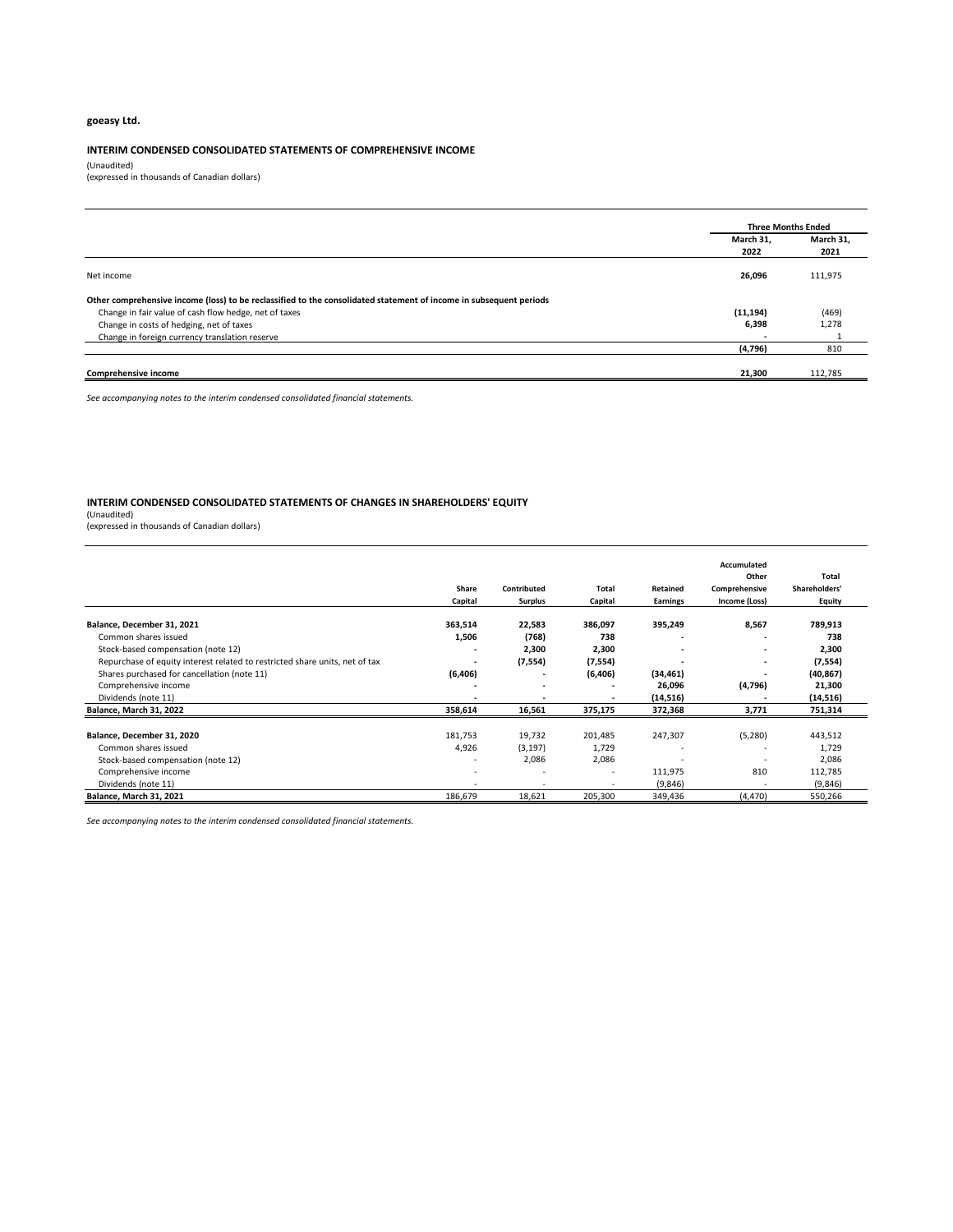#### **INTERIM CONDENSED CONSOLIDATED STATEMENTS OF CASH FLOWS**

(Unaudited)

(expressed in thousands of Canadian dollars)

|                                                                                     | <b>Three Months Ended</b> |                       |
|-------------------------------------------------------------------------------------|---------------------------|-----------------------|
|                                                                                     | March 31,                 | March 31,             |
|                                                                                     | 2022                      | 2021                  |
| <b>OPERATING ACTIVITIES</b>                                                         |                           |                       |
| Net income                                                                          | 26,096                    | 111,975               |
|                                                                                     |                           |                       |
| Add (deduct) items not affecting cash                                               |                           |                       |
| Bad debts expense (note 5)                                                          | 54,149                    | 29,274                |
| Depreciation of lease assets                                                        | 8,465                     | 9,243                 |
| Depreciation of right-of-use assets                                                 | 4,869                     | 4,344                 |
| Amortization of intangible assets                                                   | 5,213                     | 1,746                 |
| Stock-based compensation (note 12)                                                  | 2,300                     | 2,086                 |
| Depreciation of property and equipment                                              | 2,225                     | 1,828                 |
| Amortization of deferred financing charges                                          | 1,549                     | 1,055                 |
| Deferred income tax (recovery) expense (note 15)                                    | (3, 431)                  | 8,096                 |
| Other loss (income) (note 6)                                                        | 17,525                    | (87, 372)             |
|                                                                                     | 118,960                   | 82,275                |
| Net change in other operating assets and liabilities (note 17)                      | (18, 846)                 | 17,373                |
| Net issuance of consumer loans receivable                                           | (178, 220)                | (61, 605)             |
| Purchase of lease assets                                                            | (5, 927)                  | (5, 328)              |
| Cash (used in) provided by operating activities                                     | (84,033)                  | 32,715                |
|                                                                                     |                           |                       |
| <b>INVESTING ACTIVITIES</b>                                                         |                           |                       |
| Proceeds on sale of investment<br>Purchase of property and equipment                | (1,788)                   | 20,904<br>(778)       |
| Purchase of intangible assets                                                       | (4, 340)                  | (3,638)               |
| Purchase of investment                                                              |                           | (7, 344)              |
| Cash (used in) provided by investing activities                                     | (6, 128)                  | 9,144                 |
|                                                                                     |                           |                       |
| <b>FINANCING ACTIVITIES</b>                                                         |                           |                       |
| Advances from revolving credit facilities, net of financing charges                 | 124,863                   |                       |
| Advances from revolving securitization warehouse facility, net of financing charges | 99,006                    | 178,949               |
| Lease incentive received                                                            | 334                       | 437                   |
| Issuance of common shares                                                           | 324                       | 1,577                 |
| Payment of lease liability                                                          | (5,090)                   | (4,525)               |
| Payment of cash-settled restricted share units                                      | (9, 466)                  |                       |
| Payment of common share dividends (note 11)                                         | (10, 181)                 | (6,508)               |
| Payment of loan from secured borrowings                                             | (18,011)                  |                       |
| Purchase of common shares for cancellation (note 11)                                | (40, 867)                 |                       |
| Payment of advances from revolving credit facilities                                | (56, 800)                 | (200,000)<br>(30,070) |
| Cash provided by (used in) financing activities                                     | 84,112                    |                       |
| Net (decrease) increase in cash during the period                                   | (6,049)                   | 11,789                |
| Cash, beginning of period                                                           | 102,479                   | 93,053                |
| Cash, end of period                                                                 | 96,430                    | 104,842               |

*See accompanying notes to the interim condensed consolidated financial statements.*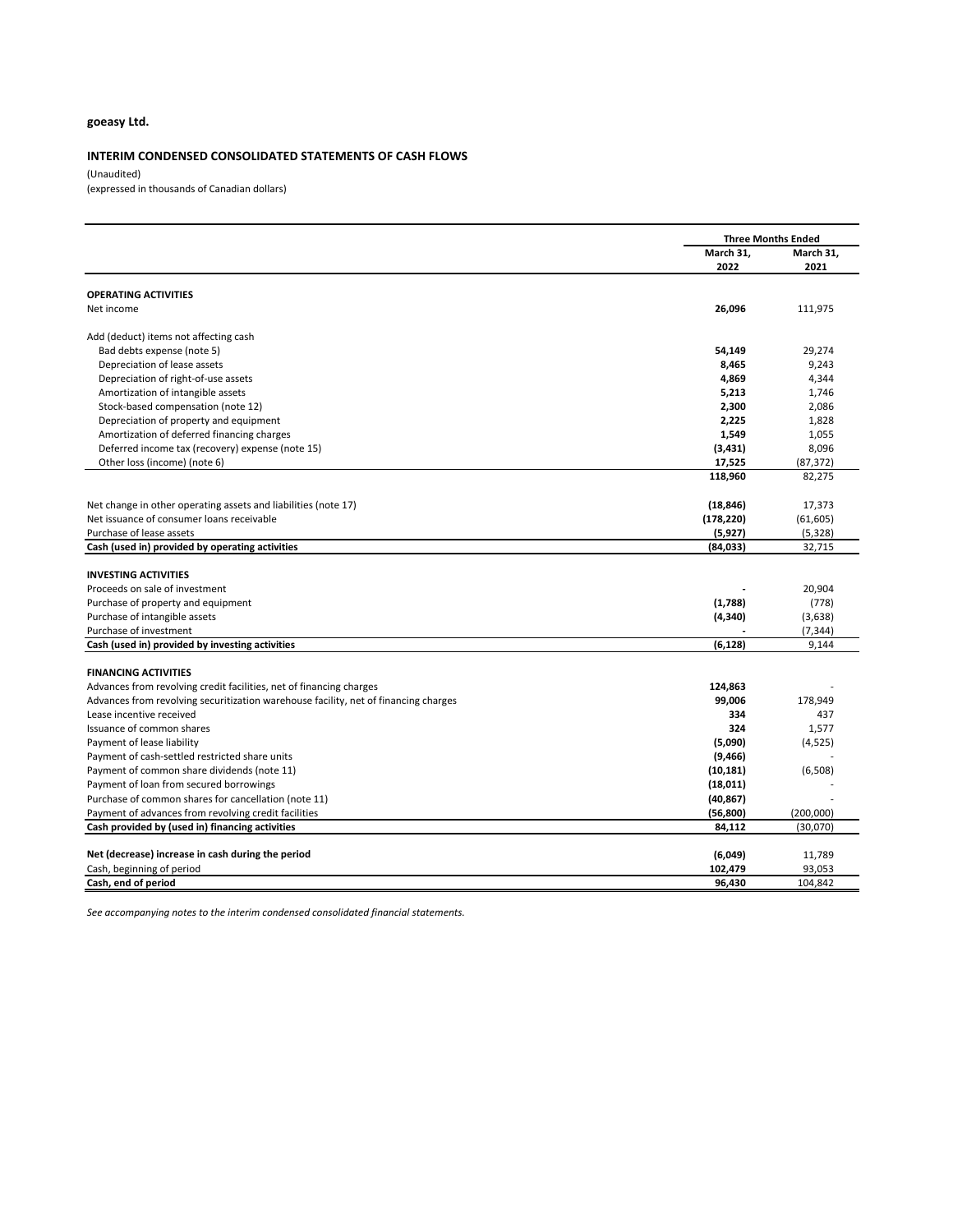# **NOTES TO INTERIM CONDENSED CONSOLIDATED FINANCIAL STATEMENTS**

(Unaudited) (Expressed in thousands of Canadian dollars, except where otherwise indicated) For the periods ended March 31, 2022 and 2021

# **1. CORPORATE INFORMATION**

goeasy Ltd. (the "Parent Company") was incorporated under the laws of the Province of Alberta, Canada by Certificate and Articles of Incorporation dated December 14, 1990, and was continued as a corporation in the Province of Ontario pursuant to Articles of Continuance dated July 22, 1993. The Parent Company has common shares listed on the Toronto Stock Exchange (the "TSX") under the symbol "GSY" and its head office is in Mississauga, Ontario, Canada.

The Parent Company and all of the companies that it controls (collectively referred to as "goeasy" or the "Company") are a leading full-service provider of goods and alternative financial services that provides everyday Canadians with a path for a better tomorrow, today. The principal operating activities of the Company include: i) providing loans and other financial services to consumers; and ii) leasing household products to consumers.

The Company operates in two reportable segments: easyfinancial and easyhome. As at March 31, 2022, the Company operated 299 easyfinancial locations (including 4 kiosks within easyhome stores and 3 operation centres) and 155 easyhome stores (including 34 franchises). As at December 31, 2021, the Company operated 294 easyfinancial locations (including 5 kiosks within easyhome stores and 3 operation centres) and 158 easyhome stores (including 34 franchises).

The unaudited interim condensed consolidated financial statements were authorized for issue by the Board of Directors on May 11, 2022.

# **2. BASIS OF PREPARATION**

The unaudited interim condensed consolidated financial statements include the financial statements of the Parent Company and all of the companies that it controls. goeasy Ltd. controls an entity when it is exposed, or has rights, to variable returns from its involvement with the investee and has the ability to affect those returns through its power over the investee. This includes all wholly-owned subsidiaries and a structured entity (note 7) where goeasy Ltd. has control but does not have ownership of a majority of voting rights.

As at March 31, 2022, the Parent Company's principal subsidiaries were:

- RTO Asset Management Inc.
- easyfinancial Services Inc.
- LendCare Capital Inc. ("LendCare")

All intra-group transactions and balances were eliminated on consolidation.

#### **Statement of Compliance with International Financial Reporting Standards ("IFRS")**

The unaudited interim condensed consolidated financial statements for the three-month period ended March 31, 2022 was prepared in accordance with International Accounting Standards ("IAS") 34, *Interim Financial Reporting*, using the same accounting policies as those used in the Company's most recent audited annual consolidated financial statements. These unaudited interim condensed consolidated financial statements do not include all the disclosures included in the Company's audited annual consolidated financial statements. Accordingly, these unaudited interim condensed consolidated financial statements should be read together with the audited annual consolidated financial statements.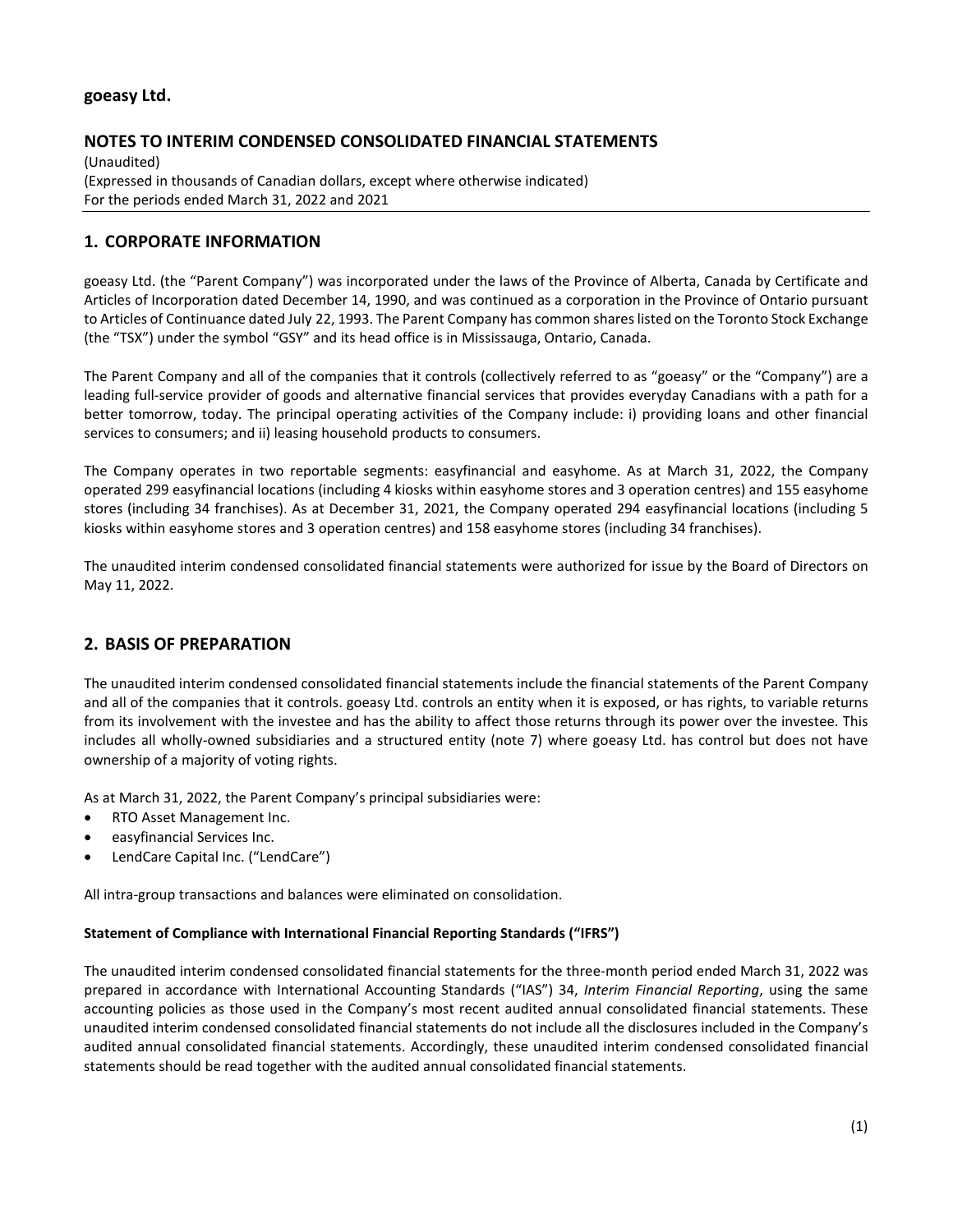# **NOTES TO INTERIM CONDENSED CONSOLIDATED FINANCIAL STATEMENTS**

(Unaudited) (Expressed in thousands of Canadian dollars, except where otherwise indicated) For the periods ended March 31, 2022 and 2021

#### **Significant Accounting Judgements, Estimates and Assumptions**

The preparation of the interim condensed consolidated financial statements in conformity with IFRS requires management to make accounting judgements, estimates and assumptions that affect the reported amounts of assets, liabilities and contingent assets and liabilities at the date of the interim condensed consolidated financial statements and the reported amounts of revenue and expenses during the reporting periods.

These accounting judgments, estimates and assumptions are continuously evaluated and are based on management's historical experience, best knowledge of current events and conditions and other factors that are believed to be reasonable under the circumstances. As future events and their effects cannot be determined with precision, actual results could differ significantly from these estimates, which could materially impact these consolidated financial statements. Changes in estimates will be reflected in the consolidated financial statements in future periods.

### *Impact of COVID-19 Pandemic*

The Company's business has been impacted by the COVID-19 pandemic, which has created significant societal and economic disruptions. The COVID-19 pandemic has had a broad impact across industries and the economy, including effects on consumer confidence, global financial markets, regional and international travel, supply chain distribution of various products for many industries, government and private sector operations, the price of consumer goods, country-wide lockdowns in various regions of the world, and numerous other impacts on daily life and commerce.

With the active vaccination campaigns initiated in the prior year, Canada saw improvements in containing outbreaks of the COVID-19 pandemic and the economy reopened at a different pace across the country. In early 2022, the Canadian government began to institute policies to re-open the economy and has signalled its intent to encourage the economy to remain open.

The ever-changing and rapidly-evolving effects of COVID-19, the duration, extent and severity of which are currently unknown, on investors, businesses, the economy, society and the financial markets could, among other things, add volatility to the global stock markets, change interest rate environments, and increase delinquencies and defaults. The COVID-19 virus, and the measures to prevent its spread, may continue to contribute to a higher level of uncertainty with respect to management's judgements and estimates.

# **3. CHANGES IN ACCOUNTING POLICY AND DISCLOSURES**

### *(a) New Standards, Interpretations and Amendments Adopted by the Company*

The accounting policies adopted in the preparation of the interim condensed consolidated financial statements are consistent with those followed in the preparations of the company's annual consolidated financial statements for the year ended December 31, 2021, except for the adoption of new standards effective as at January 1, 2022. The Company has not early adopted any standard, interpretation or amendment that has been issued but is not yet effective.

Several amendments apply for the first time in 2022, but do not have an impact on the interim condensed consolidated financial statements of the Company.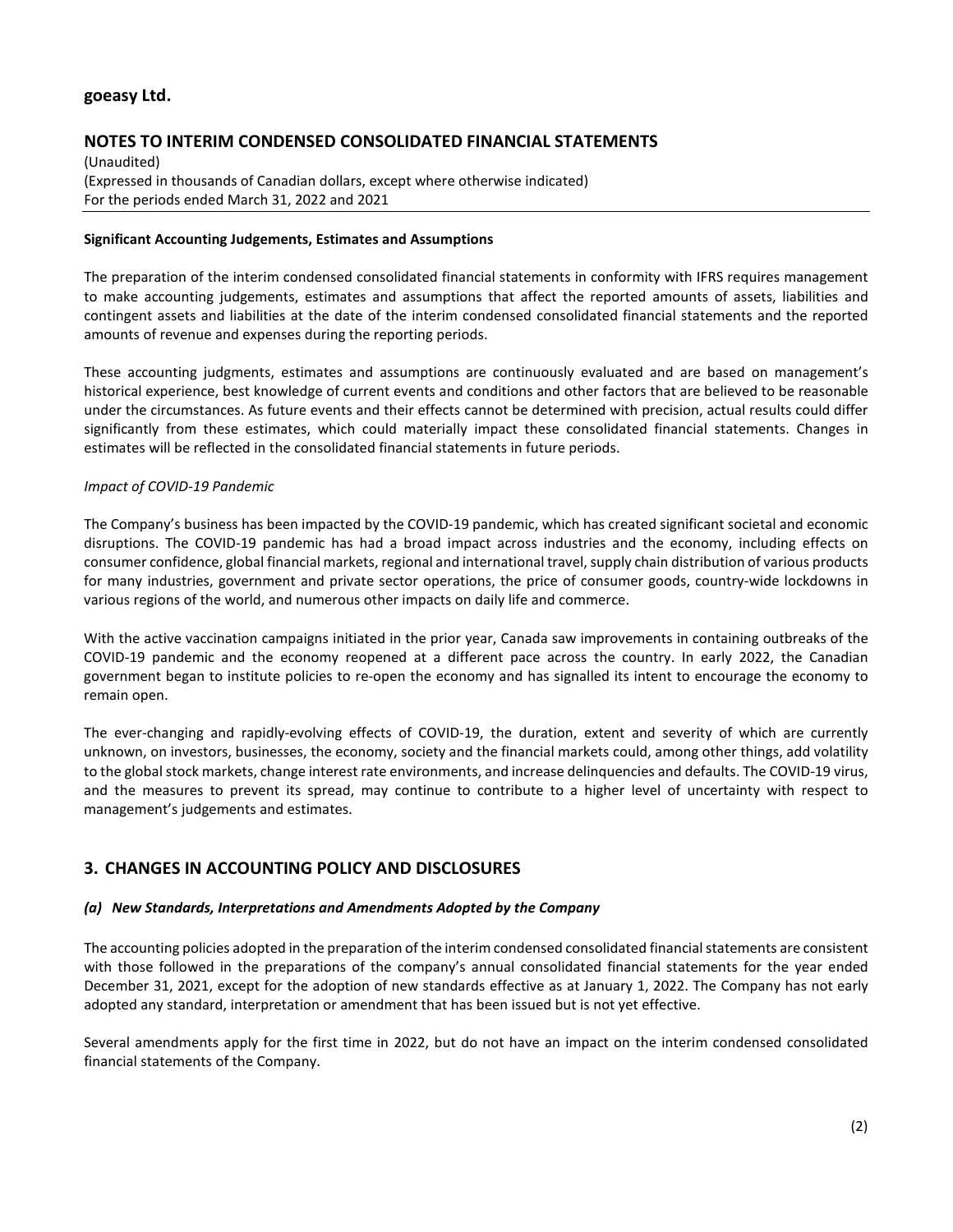### **NOTES TO INTERIM CONDENSED CONSOLIDATED FINANCIAL STATEMENTS**

(Unaudited) (Expressed in thousands of Canadian dollars, except where otherwise indicated) For the periods ended March 31, 2022 and 2021

#### *(b) Standards Issued but Not Yet Effective*

There are no new standards issued but not yet effective as at January 1, 2022 that have a material impact to the Company's interim condensed consolidated financial statements.

# **4. CASH**

Certain cash on deposit at banks earns interest at floating rates based on daily bank deposit rates.

The Company has pledged part of its cash to fulfill collateral requirements under its cross-currency swap contracts. As at March 31, 2022, the fair value of the cash pledged by the Company as a cash collateral in respect of the cross-currency swap was \$49.1 million (December 31, 2021 - \$19.6 million).

Related to its secured borrowing loans, the Company holds back an amount from the proceeds of the loan transfer as a reserve against future customer defaults. As at March 31, 2022, the cash held back as a reserve for the Revolving Securitization Warehouse Facility and Secured Borrowings was \$10.7 million and \$18.6 million, respectively (December 31, 2021 - \$6.8 million and \$20.8 million, respectively).

### **5. CONSUMER LOANS RECEIVABLE**

Consumer loans receivable represents amounts advanced to customers and includes both unsecured and secured loans. Unsecured loan terms generally range from 9 to 84 months while secured loan terms generally range from 5 to 20 years.

|                                         | March 31,<br>2022 | December 31,<br>2021 |
|-----------------------------------------|-------------------|----------------------|
| Gross consumer loans receivable         | 2,154,300         | 2,030,339            |
| Interest receivable from consumer loans | 26,097            | 18,881               |
| Unamortized deferred acquisition costs  | 19.426            | 16,320               |
| Unamortized deferred revenues           | (8,511)           | (6, 147)             |
| Allowance for credit losses             | (167, 610)        | (159,762)            |
|                                         | 2,023,702         | 1,899,631            |

The allocation of the Company's gross consumer loans receivable based on loan types are as follows:

|                            | March 31,<br>2022 | December 31,<br>2021 |
|----------------------------|-------------------|----------------------|
| Unsecured instalment loans | 1,428,108         | 1,364,696            |
| Secured instalment loans   | 726.192           | 665,643              |
|                            | 2,154,300         | 2,030,339            |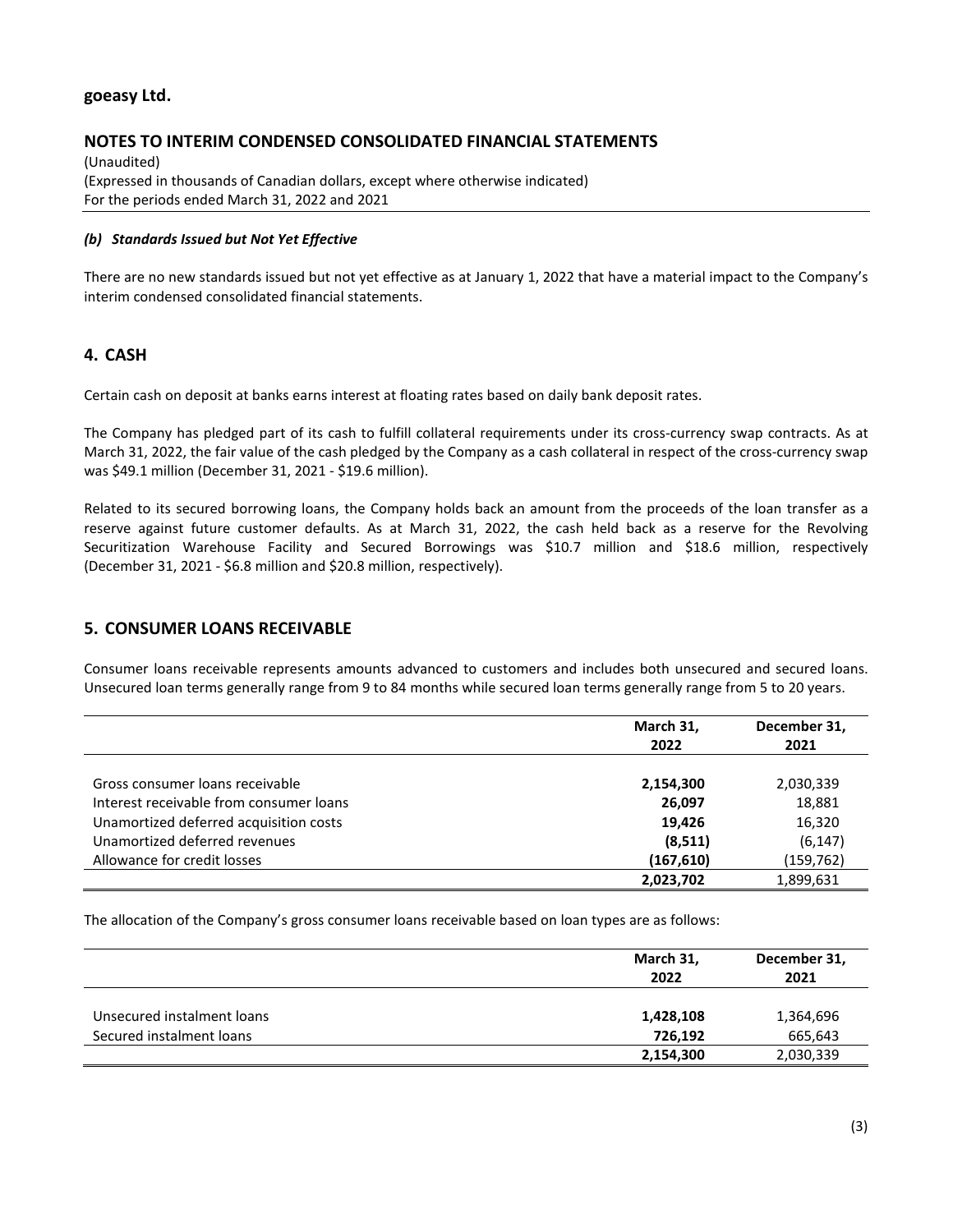# **NOTES TO INTERIM CONDENSED CONSOLIDATED FINANCIAL STATEMENTS**

(Unaudited) (Expressed in thousands of Canadian dollars, except where otherwise indicated) For the periods ended March 31, 2022 and 2021

The scheduled principal repayment aging analysis of the gross consumer loans receivable portfolio as at March 31, 2022 and December 31, 2021 are as follows:

|                  |           | March 31, 2022 |           | December 31, 2021 |
|------------------|-----------|----------------|-----------|-------------------|
|                  |           | % of total     |           | % of total        |
|                  | \$        | <b>loans</b>   | \$        | loans             |
| $0 - 6$ months   | 224,520   | 10.4%          | 220,383   | 10.9%             |
| $6 - 12$ months  | 160,706   | 7.5%           | 160,914   | 7.9%              |
| $12 - 24$ months | 357,950   | 16.6%          | 351,028   | 17.3%             |
| 24 - 36 months   | 426,162   | 19.8%          | 408,762   | 20.1%             |
| 36 - 48 months   | 357,435   | 16.6%          | 332,049   | 16.4%             |
| 48 - 60 months   | 242,152   | 11.2%          | 229,782   | 11.3%             |
| $60$ months +    | 385,375   | 17.9%          | 327,421   | 16.1%             |
|                  | 2,154,300 | 100.0%         | 2,030,339 | 100.0%            |

The gross consumer loans receivable portfolio categorized by the contractual time to maturity as at March 31, 2022 and December 31, 2021 are summarized as follows:

|               |           | March 31, 2022 |           |            |
|---------------|-----------|----------------|-----------|------------|
|               |           | % of total     |           | % of total |
|               | \$        | loans          | \$        | loans      |
| $0 - 1$ year  | 62,816    | 2.9%           | 60,319    | 3.0%       |
| $1 - 2$ years | 153,775   | 7.1%           | 155,957   | 7.7%       |
| $2 - 3$ years | 355,710   | 16.5%          | 347,331   | 17.1%      |
| $3 - 4$ years | 510,252   | 23.7%          | 501,830   | 24.7%      |
| $4 - 5$ years | 481,438   | 22.4%          | 473,096   | 23.3%      |
| $5$ years $+$ | 590,309   | 27.4%          | 491,806   | 24.2%      |
|               | 2,154,300 | 100.0%         | 2,030,339 | 100.0%     |

An aging analysis of gross consumer loans receivable past due is as follows:

|                  | March 31, 2022 | December 31, 2021 |         |            |
|------------------|----------------|-------------------|---------|------------|
|                  |                | % of total        |         | % of total |
|                  | Ś              | loans             | Ŝ       | loans      |
| $1 - 30$ days    | 62,928         | 2.9%              | 71,505  | 3.5%       |
| 31 - 44 days     | 15,885         | 0.7%              | 14,417  | 0.7%       |
| 45 - 60 days     | 12,722         | 0.6%              | 12,358  | 0.6%       |
| 61 - 90 days     | 18,097         | 0.8%              | 14,966  | 0.7%       |
| 91 - 120 days    | 5,213          | 0.3%              | 3,350   | 0.2%       |
| $121 - 150$ days | 3,304          | 0.2%              | 2,792   | 0.1%       |
| 151 - 180 days   | 2,331          | 0.1%              | 1,841   | 0.1%       |
|                  | 120,480        | 5.6%              | 121,229 | 5.9%       |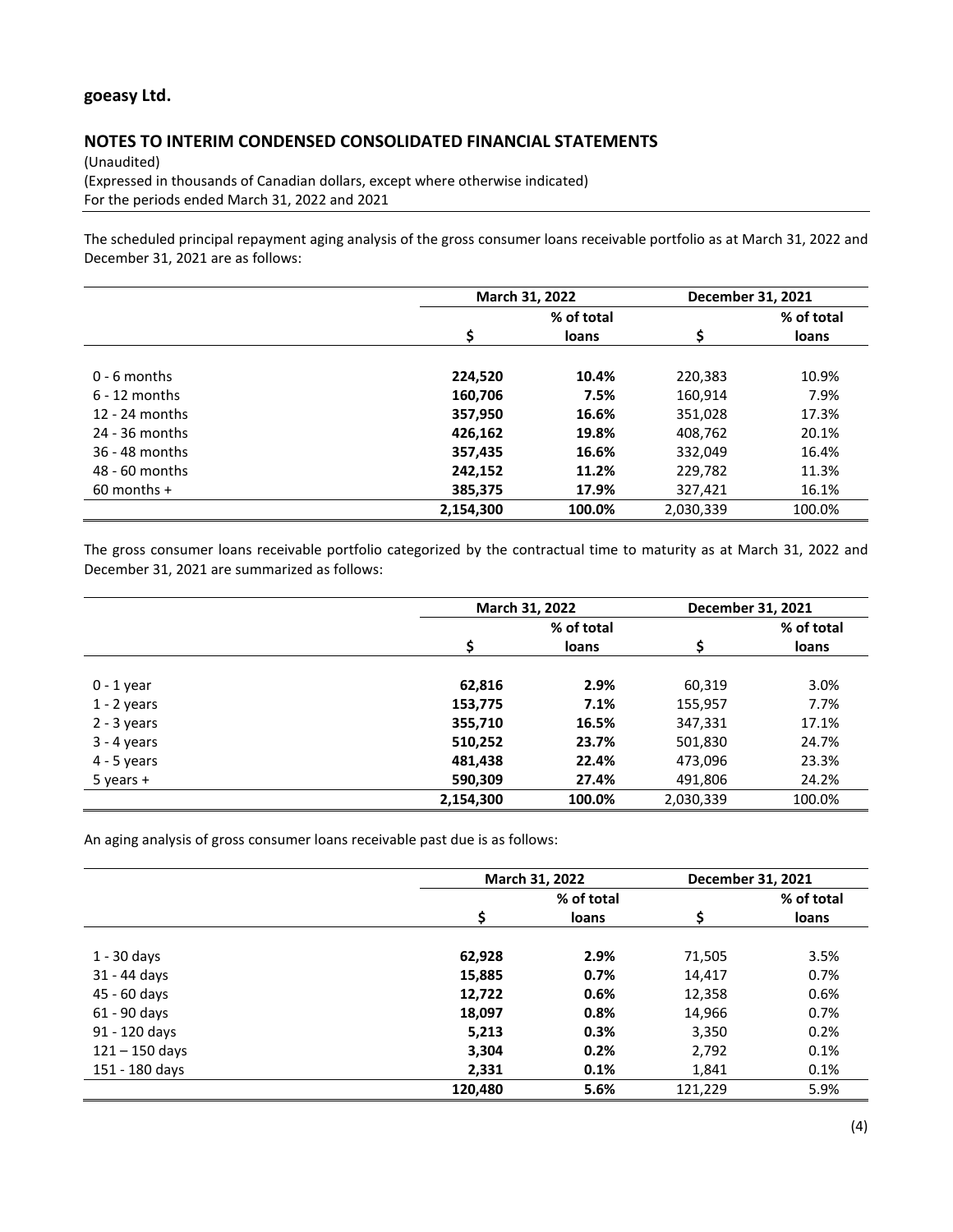# **NOTES TO INTERIM CONDENSED CONSOLIDATED FINANCIAL STATEMENTS**

(Unaudited)

(Expressed in thousands of Canadian dollars, except where otherwise indicated) For the periods ended March 31, 2022 and 2021

The following tables provide the gross consumer loans receivable split by the Company's risk ratings and further segregated by Stage 1, Stage 2, and Stage 3. The categorization of borrowers into low, normal and high risk is based on the Company's custom behaviour credit scoring model and/or third-party credit scores. This scoring model has been built and refined using analytical techniques and statistical modelling tools in predicting future losses among certain customer segments rather than traditional credit scores available from credit reporting agencies. Borrowers categorized as low risk have expected future losses that are lower than the average expected loss rate of the overall loan portfolio. Customers categorized as normal risk have expected future losses that are approximately the same as the average expected loss rate of the overall loan portfolio. Customers categorized as high risk have expected future losses that are higher than the average expected loss rate of the overall loan portfolio. The median TransUnion Risk Score for those borrowers categorized as low, normal and high risk is presented below as reference.

|              | As at March 31, 2022                                    |                         |                                   |                                 |              |
|--------------|---------------------------------------------------------|-------------------------|-----------------------------------|---------------------------------|--------------|
|              | <b>Median</b><br><b>TransUnion</b><br><b>Risk Score</b> | Stage 1<br>(Performing) | Stage 2<br>(Under-<br>Performing) | Stage 3<br>(Non-<br>Performing) | <b>Total</b> |
|              |                                                         |                         |                                   |                                 |              |
| Low risk     | 635                                                     | 1,173,058               | 1,793                             | 315                             | 1,175,166    |
| Normal risk  | 555                                                     | 627,861                 | 8,017                             | 498                             | 636,376      |
| High risk    | 501                                                     | 177,024                 | 110,586                           | 55,148                          | 342,758      |
| <b>Total</b> | 582                                                     | 1,977,943               | 120,396                           | 55,961                          | 2,154,300    |

|              | As at December 31, 2021                                 |                         |                                   |                                 |           |  |
|--------------|---------------------------------------------------------|-------------------------|-----------------------------------|---------------------------------|-----------|--|
|              | <b>Median</b><br><b>TransUnion</b><br><b>Risk Score</b> | Stage 1<br>(Performing) | Stage 2<br>(Under-<br>Performing) | Stage 3<br>(Non-<br>Performing) | Total     |  |
|              |                                                         |                         |                                   |                                 |           |  |
| Low risk     | 635                                                     | 1,090,814               | 1,586                             | 122                             | 1,092,522 |  |
| Normal risk  | 557                                                     | 610,484                 | 6,122                             | 270                             | 616,876   |  |
| High risk    | 504                                                     | 167,008                 | 105,102                           | 48,831                          | 320,941   |  |
| <b>Total</b> | 583                                                     | 1,868,306               | 112.810                           | 49,223                          | 2,030,339 |  |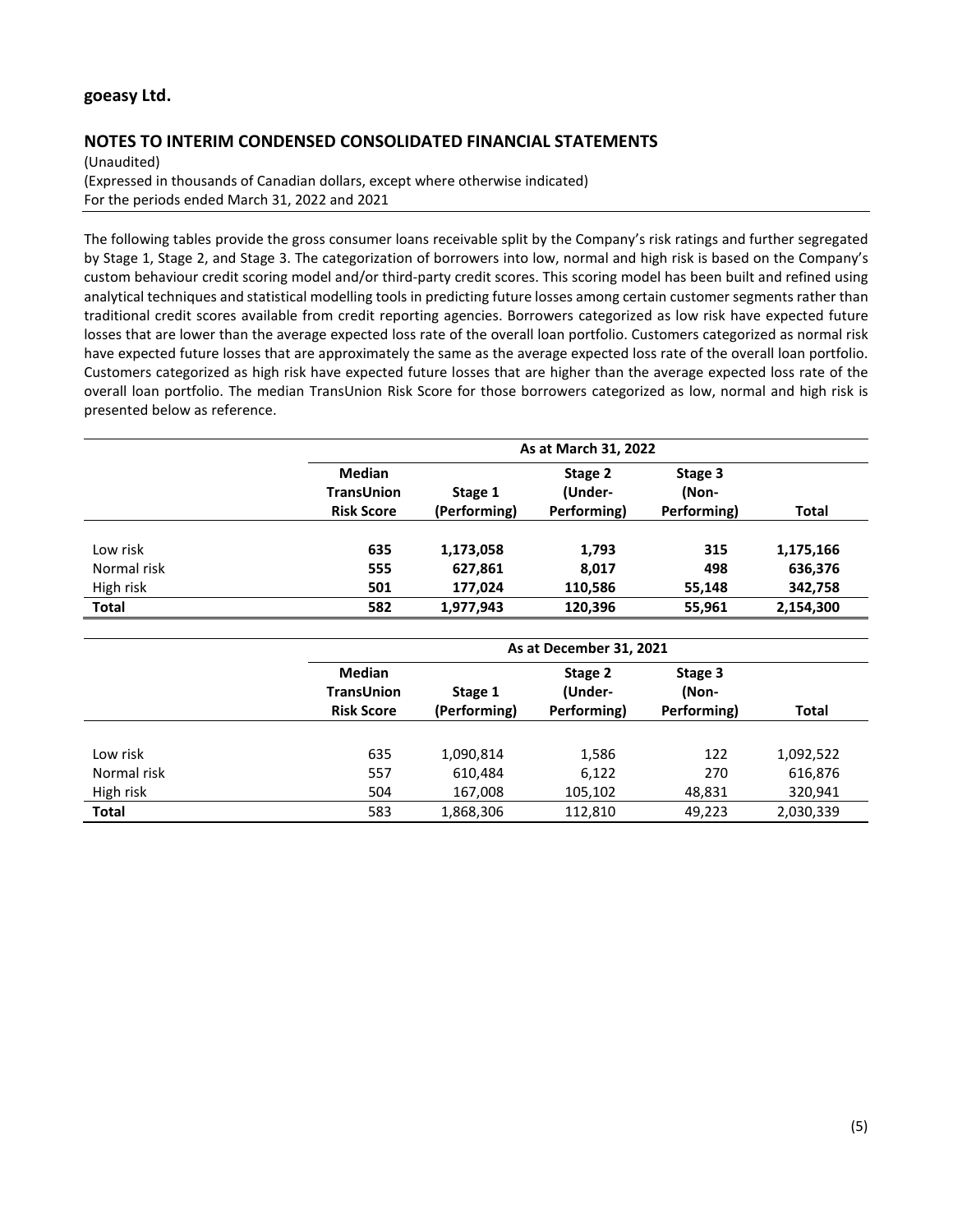# **NOTES TO INTERIM CONDENSED CONSOLIDATED FINANCIAL STATEMENTS**

(Unaudited) (Expressed in thousands of Canadian dollars, except where otherwise indicated) For the periods ended March 31, 2022 and 2021

An analysis of the changes in the classification of gross consumer loans receivable is as follows:

|                                               | Three Months Ended March 31, 2022 |                                   |                                 |           |  |
|-----------------------------------------------|-----------------------------------|-----------------------------------|---------------------------------|-----------|--|
|                                               | Stage 1<br>(Performing)           | Stage 2<br>(Under-<br>Performing) | Stage 3<br>(Non-<br>Performing) | Total     |  |
| Balance as at January 1, 2022                 | 1,868,306                         | 112,810                           | 49,223                          | 2,030,339 |  |
| Gross loans originated                        | 476,542                           |                                   |                                 | 476,542   |  |
| Principal payments and other adjustments      | (300, 998)                        | 7,490                             | (5,072)                         | (298,580) |  |
| Transfers to (from)                           |                                   |                                   |                                 |           |  |
| Stage 1 (Performing)                          | 83,462                            | (63, 973)                         | (19, 489)                       |           |  |
| Stage 2 (Under-Performing)                    | (98,759)                          | 104,204                           | (5, 445)                        |           |  |
| Stage 3 (Non-Performing)                      | (40,798)                          | (35, 851)                         | 76,649                          |           |  |
| Gross charge-offs                             | (9,812)                           | (4, 284)                          | (39, 905)                       | (54,001)  |  |
| Net growth in gross consumer loans receivable |                                   |                                   |                                 |           |  |
| during the period                             | 109,637                           | 7,586                             | 6,738                           | 123,961   |  |
| Balance as at March 31, 2022                  | 1,977,943                         | 120,396                           | 55,961                          | 2,154,300 |  |

|                                               | Three Months Ended March 31, 2021 |             |             |            |
|-----------------------------------------------|-----------------------------------|-------------|-------------|------------|
|                                               |                                   |             |             |            |
|                                               | Stage 1                           | (Under-     | (Non-       |            |
|                                               | (Performing)                      | Performing) | Performing) | Total      |
| Balance as at January 1, 2021                 | 1,141,801                         | 84,835      | 20,204      | 1,246,840  |
| Gross loans originated                        | 272,351                           |             |             | 272,351    |
| Principal payments and other adjustments      | (213, 373)                        | 5,081       | (2,400)     | (210, 692) |
| Transfers to (from)                           |                                   |             |             |            |
| Stage 1 (Performing)                          | 69,133                            | (60, 049)   | (9,084)     |            |
| Stage 2 (Under-Performing)                    | (77, 286)                         | 80,188      | (2,902)     |            |
| Stage 3 (Non-Performing)                      | (15,482)                          | (23,379)    | 38,861      |            |
| Gross charge-offs                             | (7,087)                           | (3,028)     | (21,093)    | (31,208)   |
| Net growth in gross consumer loans receivable |                                   |             |             |            |
| during the period                             | 28,256                            | (1, 187)    | 3,382       | 30,451     |
| Balance as at March 31, 2021                  | 1,170,057                         | 83,648      | 23,586      | 1,277,291  |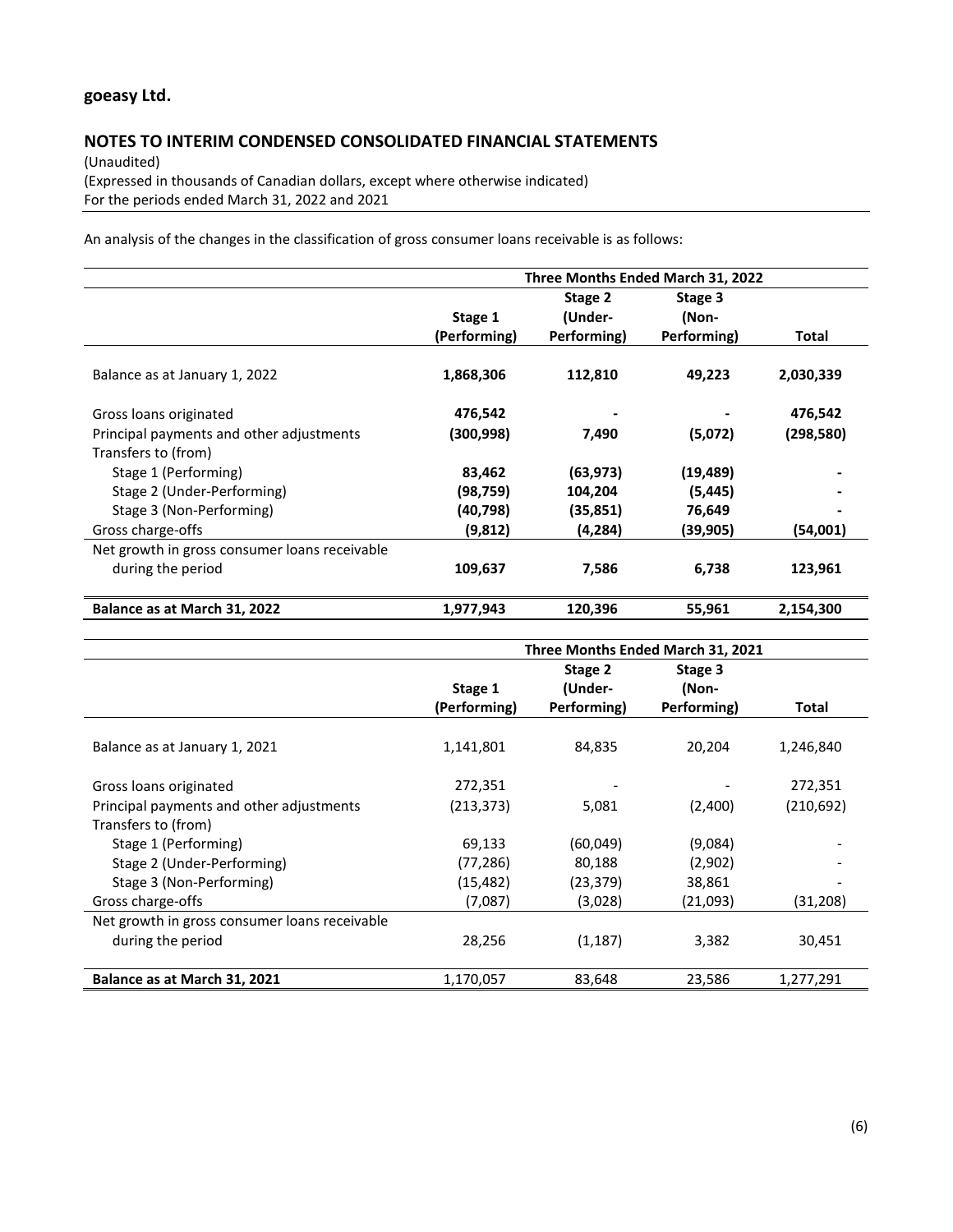# **NOTES TO INTERIM CONDENSED CONSOLIDATED FINANCIAL STATEMENTS**

(Unaudited) (Expressed in thousands of Canadian dollars, except where otherwise indicated) For the periods ended March 31, 2022 and 2021

The changes in the allowance for credit losses are summarized below:

|                                                   | <b>Three Months Ended</b><br>March 31, 2022 | <b>Year Ended</b><br>December 31, 2021 |  |
|---------------------------------------------------|---------------------------------------------|----------------------------------------|--|
| Balance, beginning of period                      | 159,762                                     | 125,676                                |  |
| Net charge offs against allowance                 | (46,301)                                    | (147, 998)                             |  |
| Increase due to lending and collection activities | 54.149                                      | 182,084                                |  |
| Balance, end of period                            | 167,610                                     | 159,762                                |  |

An analysis of the changes in the classification of the allowance for credit losses is as follows:

|                                             | Three Months Ended March 31, 2022 |             |             |           |  |
|---------------------------------------------|-----------------------------------|-------------|-------------|-----------|--|
|                                             |                                   | Stage 2     | Stage 3     |           |  |
|                                             | Stage 1                           | (Under-     | (Non-       |           |  |
|                                             | (Performing)                      | Performing) | Performing) | Total     |  |
| Balance as at January 1, 2022               | 89,665                            | 40,680      | 29,417      | 159,762   |  |
| Gross loans originated                      | 15,947                            |             |             | 15,947    |  |
| Principal payments and other adjustments    | (6,821)                           | 1,253       | (9,315)     | (14, 883) |  |
| Transfers to (from) including remeasurement |                                   |             |             |           |  |
| Stage 1 (Performing)                        | 17,577                            | (14, 139)   | (12, 296)   | (8,858)   |  |
| Stage 2 (Under-Performing)                  | (9,574)                           | 29,275      | (3,959)     | 15,742    |  |
| Stage 3 (Non-Performing)                    | (5, 414)                          | (10,739)    | 62,354      | 46,201    |  |
| Net charge offs against allowance           | (9,301)                           | (4,072)     | (32, 928)   | (46, 301) |  |
| Balance as at March 31, 2022                | 92,079                            | 42,258      | 33,273      | 167,610   |  |

|                                             | Three Months Ended March 31, 2021 |                    |                  |          |  |
|---------------------------------------------|-----------------------------------|--------------------|------------------|----------|--|
|                                             | Stage 1                           | Stage 2<br>(Under- | Stage 3<br>(Non- |          |  |
|                                             | (Performing)                      | Performing)        | Performing)      | Total    |  |
| Balance as at January 1, 2021               | 77,759                            | 32,608             | 15,309           | 125,676  |  |
| Gross loans originated                      | 10,634                            |                    |                  | 10,634   |  |
| Principal payments and other adjustments    | (6, 373)                          | 687                | (3,440)          | (9, 126) |  |
| Transfers to (from) including remeasurement |                                   |                    |                  |          |  |
| Stage 1 (Performing)                        | 10,740                            | (11,701)           | (6, 475)         | (7, 436) |  |
| Stage 2 (Under-Performing)                  | (6,626)                           | 20,203             | (1,901)          | 11,676   |  |
| Stage 3 (Non-Performing)                    | (2, 377)                          | (6, 843)           | 32,746           | 23,526   |  |
| Net charge offs against allowance           | (6,580)                           | (2,812)            | (19, 408)        | (28,800) |  |
| Balance as at March 31, 2021                | 77,177                            | 32,142             | 16.831           | 126.150  |  |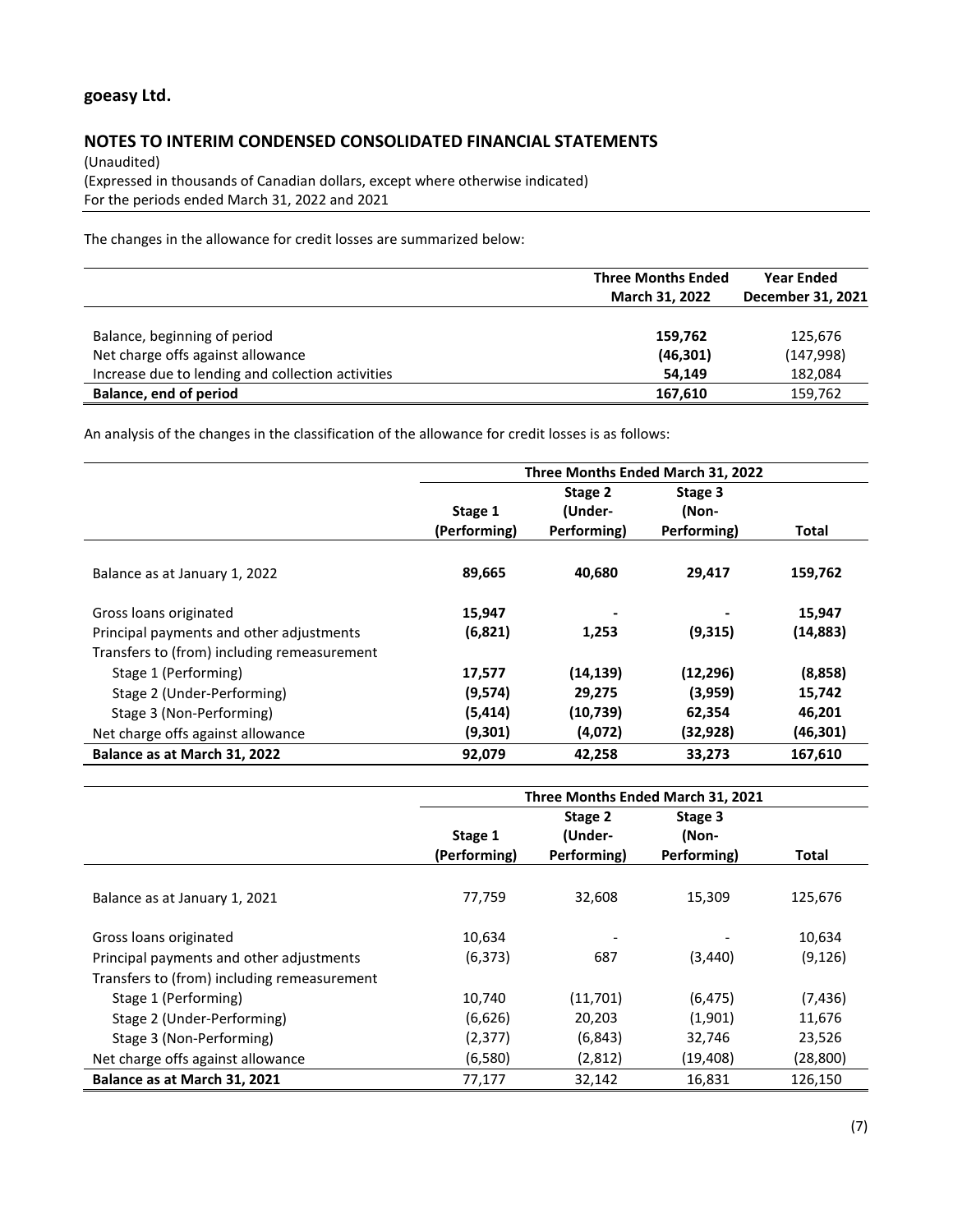# **NOTES TO INTERIM CONDENSED CONSOLIDATED FINANCIAL STATEMENTS**

(Unaudited) (Expressed in thousands of Canadian dollars, except where otherwise indicated) For the periods ended March 31, 2022 and 2021

In calculating the allowance for credit losses, internally developed models were used which factor in credit risk related parameters including the probability of default, the exposure at default, the loss given default, and other relevant risk factors. As part of the process, the Company employed five distinct forecast scenarios, derived from the FLI forecasts produced by Moody's Analytics, which include neutral, moderately optimistic, extremely optimistic, moderately pessimistic and extremely pessimistic forecast scenarios. These scenarios use a combination of four inter-related macroeconomic variables including unemployment rates, gross domestic product ("GDP"), inflation rates, and oil prices and are utilized to determine the probability weighted allowance. Judgment is then applied to the recommended probability weightings to these scenarios to determine a probability weighted allowance for credit losses.

The following table shows the key macroeconomic variables used in the determination of the probability weighted allowance during the forecast periods as at March 31, 2022 and December 31, 2021, respectively:

| 12-Month Forward-Looking           | <b>Forecast Scenarios</b> |                   |                  |                   |                    |
|------------------------------------|---------------------------|-------------------|------------------|-------------------|--------------------|
| <b>Macroeconomic Variables</b>     |                           | <b>Moderately</b> | <b>Extremely</b> | <b>Moderately</b> | <b>Extremely</b>   |
| (Average annual)                   | <b>Neutral</b>            | <b>Optimistic</b> | Optimistic       | Pessimistic       | <b>Pessimistic</b> |
|                                    |                           |                   |                  |                   |                    |
| March 31, 2022                     |                           |                   |                  |                   |                    |
| Unemployment rate <sup>1</sup>     | 5.95%                     | 5.16%             | 4.48%            | 8.19%             | 9.60%              |
| GDP growth rate <sup>2</sup>       | 3.99%                     | 5.45%             | 6.01%            | 1.72%             | 0.37%              |
| Inflation growth rate <sup>3</sup> | 3.89%                     | 3.54%             | 3.20%            | 5.07%             | 5.87%              |
| Oil prices $4$                     | \$85.50                   | \$83.63           | \$81.75          | \$88.12           | \$104.10           |
| December 31, 2021                  |                           |                   |                  |                   |                    |
| Unemployment rate <sup>1</sup>     | 5.81%                     | 5.02%             | 4.33%            | 8.04%             | 9.45%              |
| GDP growth rate <sup>2</sup>       | 3.78%                     | 6.36%             | 9.03%            | (2.18%)           | (6.91%)            |
| Inflation growth rate <sup>3</sup> | 3.07%                     | 3.64%             | 4.14%            | 2.38%             | 1.79%              |
| Oil prices $4$                     | \$67.34                   | \$69.02           | \$72.75          | \$42.25           | \$38.69            |

<sup>1</sup> An average of the projected monthly unemployment rates over the next 12-month forecast period.

<sup>2</sup> A projected year-over-year GDP growth rate.

<sup>3</sup> A projected year-over-year inflation growth rate.

<sup>4</sup> An average of the projected monthly oil prices over the next 12-month forecast period.

The analysis performed by the Company determined that the rate of inflation and rate of unemployment were positively correlated with the Company's historic loss rates while oil prices and the rate of GDP growth were negatively correlated with the Company's historic loss rates. The assignment of the probability weighting for the various scenarios using these variables involves management judgment through a robust internal review and analysis to arrive at a collective view of the likelihood of each scenario, particularly in light of the current COVID-19 pandemic. If management were to assign 100% probability to the extremely pessimistic scenario forecast, the allowance for credit losses would have been \$18.0 million (December 31, 2021 – \$24.7 million under 100% extremely pessimistic scenario forecast) higher than the reported allowance for credit losses as at March 31, 2022. This sensitivity does not consider the migration of exposure and/or changes in credit risk that would have occurred in the loan portfolio due to risk mitigation actions or other factors.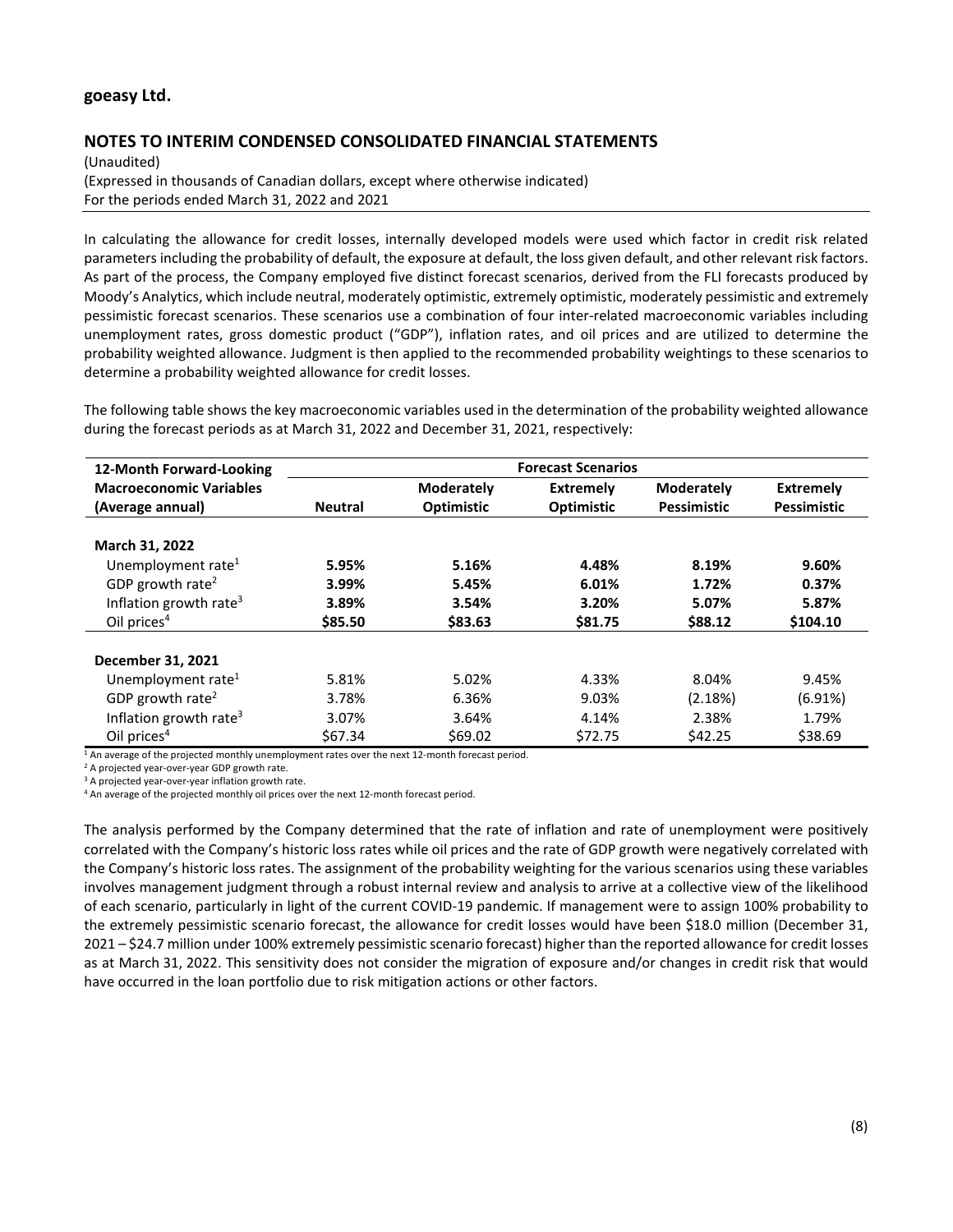### **NOTES TO INTERIM CONDENSED CONSOLIDATED FINANCIAL STATEMENTS**

(Unaudited) (Expressed in thousands of Canadian dollars, except where otherwise indicated) For the periods ended March 31, 2022 and 2021

# **6. INVESTMENTS**

Investments include the following:

|                                     | March 31,<br>2022 | December 31,<br>2021 |
|-------------------------------------|-------------------|----------------------|
|                                     |                   |                      |
| Listed and actively traded equities |                   |                      |
| Affirm Holdings Inc.                | 24,385            | 53,543               |
| <b>Others</b>                       | 428               | 398                  |
| Unlisted equities                   |                   |                      |
| Brim Financial Inc.                 | 10,500            | 10,500               |
|                                     | 35,313            | 64,441               |

Changes in the holdings, fair values of investments and the related total return swap and realized and unrealized gains (losses) recorded in Other income in the consolidated statements of income are summarized below:

|                                                                |             |                          |                    | <b>Total</b> |             |
|----------------------------------------------------------------|-------------|--------------------------|--------------------|--------------|-------------|
|                                                                | Fair value, |                          |                    | realized and |             |
|                                                                | beginning   |                          |                    | unrealized   | Fair value, |
|                                                                | of the      |                          | Sales/             | gains        | end of the  |
|                                                                | period      | <b>Additions</b>         | <b>Settlements</b> | (losses)     | period      |
| For the three months ended March 31, 2022                      |             |                          |                    |              |             |
| Investments                                                    |             |                          |                    |              |             |
| Listed and actively traded equities                            |             |                          |                    |              |             |
| Affirm Holdings Inc. 1                                         | 53,543      |                          |                    | (29, 158)    | 24,385      |
| Others                                                         | 398         |                          |                    | 30           | 428         |
| Unlisted equities                                              |             |                          |                    |              |             |
| Brim Financial Inc.                                            | 10,500      |                          |                    |              | 10,500      |
| <b>Investments</b>                                             | 64,441      | $\blacksquare$           |                    | (29, 128)    | 35,313      |
| Total return swap related to Affirm Holdings Inc. 2            | 6,979       |                          |                    | 11,603       | 18,582      |
| Investments including total return swap                        | 71,420      | $\overline{\phantom{a}}$ |                    | (17, 525)    | 53,895      |
|                                                                |             |                          |                    |              |             |
| For the year ended December 31, 2021                           |             |                          |                    |              |             |
| Investments                                                    |             |                          |                    |              |             |
| Listed and actively traded equities                            |             |                          |                    |              |             |
| Affirm Holdings Inc. <sup>1</sup>                              |             | 33,065                   | (54, 577)          | 75,055       | 53,543      |
| Others                                                         |             | 843                      |                    | (445)        | 398         |
| Unlisted equities                                              |             |                          |                    |              |             |
| Brim Financial Inc.                                            |             | 10,500                   |                    |              | 10,500      |
| PayBright $1$                                                  | 56,040      |                          | (56,040)           |              |             |
| <b>Investments</b>                                             | 56,040      | 44,408                   | (110, 617)         | 74,610       | 64,441      |
| Total return swap related to Affirm Holdings Inc. <sup>2</sup> |             |                          | (33, 287)          | 40,266       | 6,979       |
| Investments including total return swap                        | 56,040      | 44,408                   | (143, 904)         | 114,876      | 71,420      |

1 On January 1, 2021, the Company sold its equity investment in PayBright for consideration of cash and equity in Affirm Holdings Inc.

<sup>2</sup> In August 2021, the Company settled the total return swap related to the non-contingent portion of the equity in Affirm Holdings Inc. and in September 2021 and November 2021, the Company entered into new total return swaps to partially hedge the contingent portion of the equity consideration received.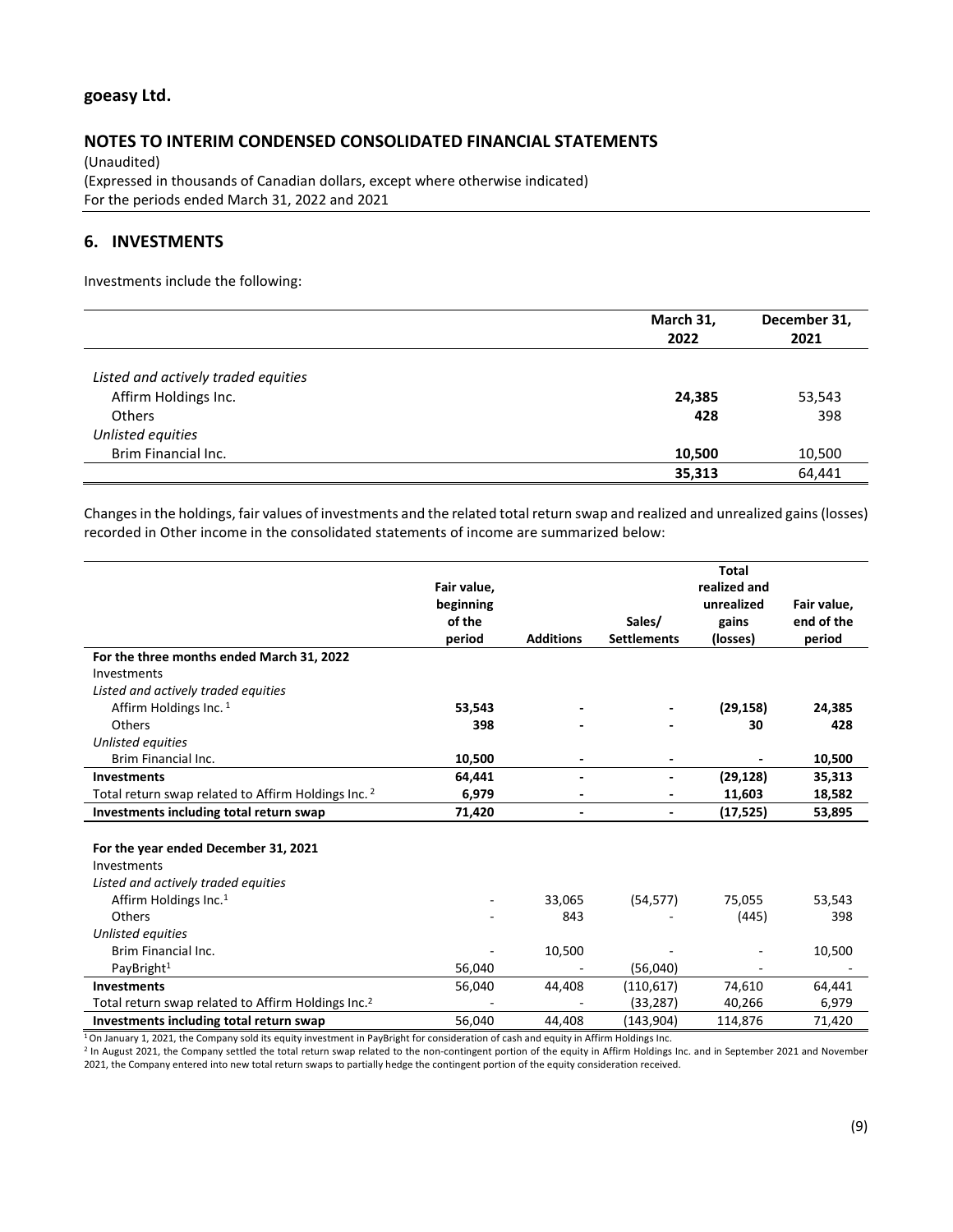# **NOTES TO INTERIM CONDENSED CONSOLIDATED FINANCIAL STATEMENTS**

(Unaudited) (Expressed in thousands of Canadian dollars, except where otherwise indicated) For the periods ended March 31, 2022 and 2021

### *Affirm Holdings Inc. and PayBright*

In September 2019, the Company purchased a minority equity interest in PayBright for an aggregate cost of \$34.3 million. PayBright is a non-listed Canadian lending company and payments platform focused on providing consumers with buy now pay later solutions at their favourite retailers, both online and in-store.

On January 1, 2021, PayBright sold 100% of its shares to Affirm Holdings Inc. ("Affirm"), including the Company's minority equity interest in PayBright. Subsequent to the closing of the sale transaction, Affirm completed an initial public offering and its shares now trade on the Nasdaq Global Select Market under the symbol "AFRM". The equity consideration received by the Company is subject to customary lock-up agreements in connection with Affirm's initial public offering.

Under the terms of the sale to Affirm, the Company received total consideration, which was valued at that time, as follows:

- Cash of \$23.0 million, excluding one-time expenses and closing adjustments and including \$2.1 million held in escrow;
- Equity in Affirm with a value of \$21.5 million; and
- Contingent equity in Affirm with a value of \$15.4 million, subject to revenue performance achieved in 2021 and 2022.

After considering the likelihood of realizing the contingent equity, the fair value of the investment in PayBright was determined to be \$56.0 million as at December 31, 2020.

On January 1, 2021, the Company derecognized its investment in PayBright and recognized its \$33.1 million investment in Affirm in the consolidated statements of financial position.

The Company's investment in Affirm was classified at initial recognition at fair value through profit or loss on January 1, 2021.

In August 2021, the lock-up period for the non-contingent portion of the equity in Affirm ended and the Company sold all non-contingent Affirm shares with a total consideration of \$54.6 million and realized a fair value gain of \$33.0 million under Other income in the consolidated statements of income.

For the three-month period ended March 31, 2022, the Company recognized an unrealized fair value loss of \$29.2 million (for the three-month ended March 31, 2021 – unrealized fair value gain of \$56.4 million) under Other income in the interim condensed consolidated statements of income.

### *Total Return Swap*

Subsequent to Affirm's initial public offering, the Company entered into a 6-month total return swap ("TRS") agreement to substantively hedge its market exposure related to its equity in Affirm which represents the non-contingent portion of the equity consideration received, pursuant to the sale of its investment in PayBright. This TRS effectively results in the economic value of the Company's non-contingent shares in Affirm being settled in cash at maturity for USD108.87, net of applicable fees. This TRS does not meet the criteria for hedge accounting.

The TRS related to the non-contingent portion of the equity in Affirm was settled in August 2021 for \$33.3 million, which was recognized as a realized fair value gain under Other income in the consolidated statements of income.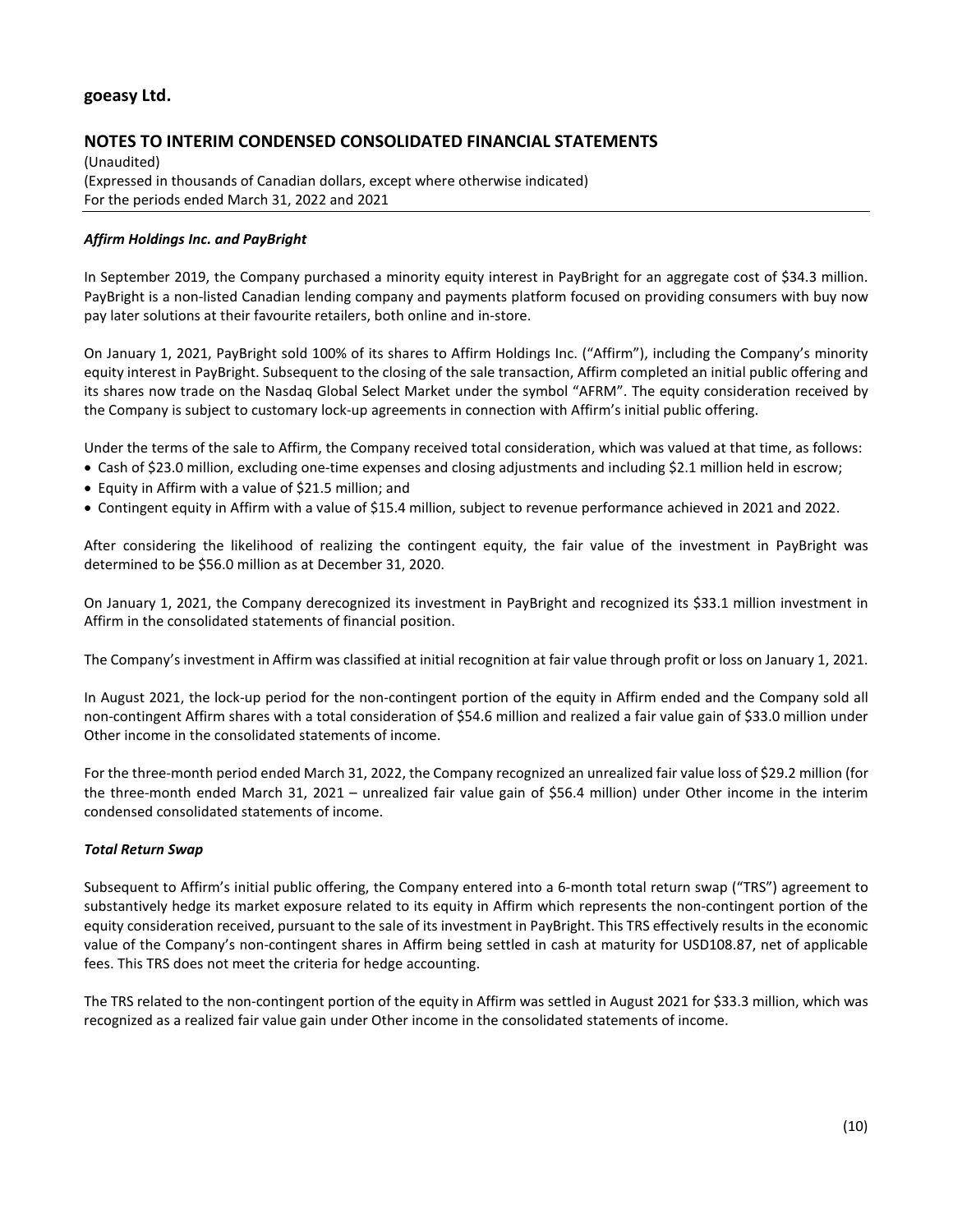# **NOTES TO INTERIM CONDENSED CONSOLIDATED FINANCIAL STATEMENTS**

(Unaudited) (Expressed in thousands of Canadian dollars, except where otherwise indicated) For the periods ended March 31, 2022 and 2021

In September 2021, the Company entered into a 9-month TRS agreement to partially hedge its market exposure related to 100,000 contingent shares of Affirm. This TRS effectively results in the economic value of the hedged portion of the Company's contingent equity in Affirm being settled in cash at maturity for USD110.35 per share, net of applicable fees. This TRS does not meet the criteria for hedge accounting.

In November 2021, the Company entered into a 7-month TRS agreement to partially hedge its market exposure related to an additional 75,000 contingent shares of Affirm. This TRS effectively results in the economic value of the hedged portion of the Company's contingent equity in Affirm being settled in cash at maturity for USD163.00 per share, net of applicable fees. This TRS does not meet the criteria for hedge accounting.

Included in Derivative financial assets is the change in fair value of the 9-month and 7-month TRS, in the amount of \$18.6 million as at March 31, 2022 (December 31, 2021 – \$7.0 million).

The fair value of the cash posted by the counter parties in respect of the 9-month and 7-month TRS related to the contingent portion of the equity in Affirm as at March 31, 2022 was \$19.0 million (December 31, 2021 – \$ 6.3 million).

For the three-month period ended March 31, 2022, the Company recognized an unrealized fair value gain on TRS of \$11.6 million (for the three-month ended March 31, 2021 – \$30.9 million) under Other income in the interim condensed consolidated statements of income.

### *Brim Financial Inc.*

In 2021, the Company invested \$10.5 million to acquire a minority equity interest in Brim Financial Inc., a Canadian fintech company and globally certified credit card issuer.

# **7. REVOLVING SECURITIZATION WAREHOUSE FACILITY**

goeasy Securitization Trust (the "Trust") is a securitization vehicle controlled and consolidated by the Company. The Company's activities include transactions with the Trust, a structured entity, which has been designed to achieve a specific business objective. A structured entity is one that has been designed so that voting or similar rights are not the dominant factor in deciding who controls the entity, such as when any voting rights relate to administrative tasks only and the relevant activities are directed by means of contractual arrangements.

The primary use of the Trust is to provide the Company with funding for its operational needs. The Trust has entered into a \$600 million Revolving Securitization Warehouse Facility ("Revolving Securitization Warehouse Facility") with National Bank Financial Markets ("NBFM"), and as collateral for the drawn amount, consumer loans are sold from easyfinancial Services Inc. and LendCare Capital Inc. into the Trust. The economic exposure associated with the rights inherent to these consumer loans are controlled by easyfinancial Services Inc. and LendCare Capital Inc. As a result, these consumer loans do not qualify for derecognition in the Company's consolidated statements of financial position. The Revolving Securitization Warehouse Facility matures August 30, 2024 and bears interest equal to the 1-month Canadian Dollar Offered Rate ("CDOR") plus 185 bps.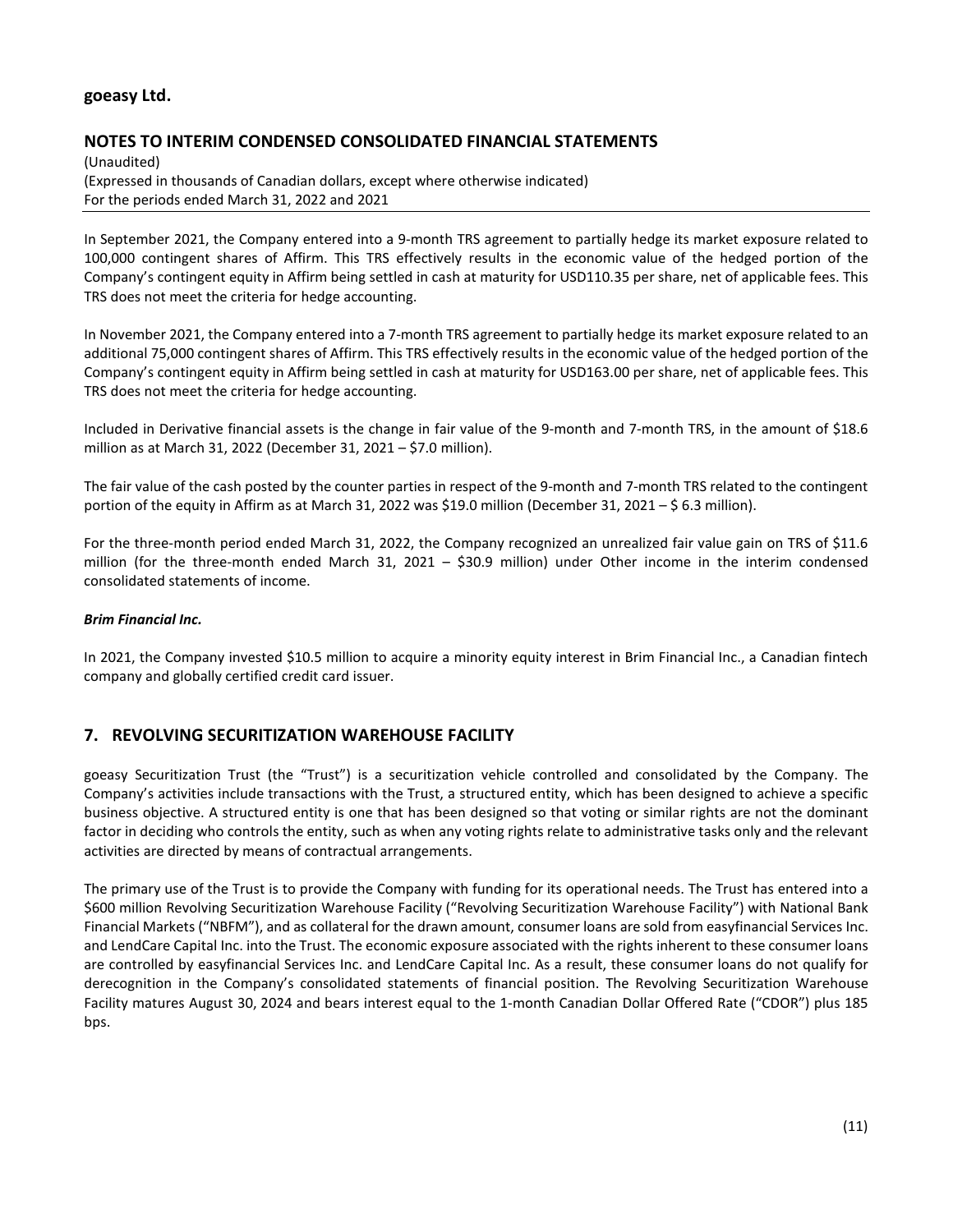### **NOTES TO INTERIM CONDENSED CONSOLIDATED FINANCIAL STATEMENTS**

(Unaudited) (Expressed in thousands of Canadian dollars, except where otherwise indicated) For the periods ended March 31, 2022 and 2021

On January 28, 2022, the Company increased its Revolving Securitization Warehouse Facility to \$900 million. The Revolving Securitization Warehouse Facility continues to be underwritten by NBFM, with the addition of new lenders to the syndicate.

The following table summarizes the details of the Revolving Securitization Warehouse Facility:

|                                      | March 31,<br>2022 | December 31,<br>2021 |
|--------------------------------------|-------------------|----------------------|
| Drawn amount                         | 395,000           | 295,000              |
| Unamortized deferred financing costs | (2,962)           | (2, 186)             |
|                                      | 392,038           | 292,814              |

As at March 31, 2022, \$827.1 million (December 31, 2021 – \$457.7 million) of consumer loans receivable were pledged by the Company as collateral against its Revolving Securitization Warehouse Facility.

Concurrent with the establishment of the Revolving Securitization Warehouse Facility, the Company entered into derivative financial instruments (the "interest rate swap") as a cash flow hedge to protect against the variability of future interest payments by paying a fixed rate based on the weighted average life of the securitized loans and receiving a variable rate equivalent to 1-month CDOR.

The Company has elected to use hedge accounting for the Revolving Securitization Warehouse Facility and related interest rate swap (i.e., the same notional amount, maturity date, and interest payment dates). The Company has established a hedge ratio of 1:1 for the hedging relationships. To test the hedge effectiveness, the Company uses the hypothetical derivative method and compares the changes in the fair value of the hedging instruments against the changes in fair value of the hedged items attributable to the hedged risks. There are no significant sources of hedge ineffectiveness between the Revolving Securitization Warehouse Facility and interest rate swap. There was no hedge ineffectiveness recognized in net income for the three-month periods ended March 31, 2022 and 2021.

As the Revolving Securitization Warehouse Facility and the interest rate swap are in an effective hedging relationship, changes in the fair value of the interest rate swap are recorded in Other Comprehensive Income ("OCI") and subsequently reclassified into net income upon settlement.

The interest rate swap has an aggregated notional amount equal to the aggregated principal outstanding of the hedged Revolving Securitization Warehouse Facility. The fair value of interest rate swap is determined from swap curves adjusted for credit risks. Swap curves are obtained directly from market sources. The fair value of the interest rate swap is as follows:

|                            | March 31,<br>2022 | December 31,<br>2021 |
|----------------------------|-------------------|----------------------|
| Derivative financial asset |                   |                      |
| Interest rate swap         | 5,166             | 1,035                |
|                            | 5,166             | 1,035                |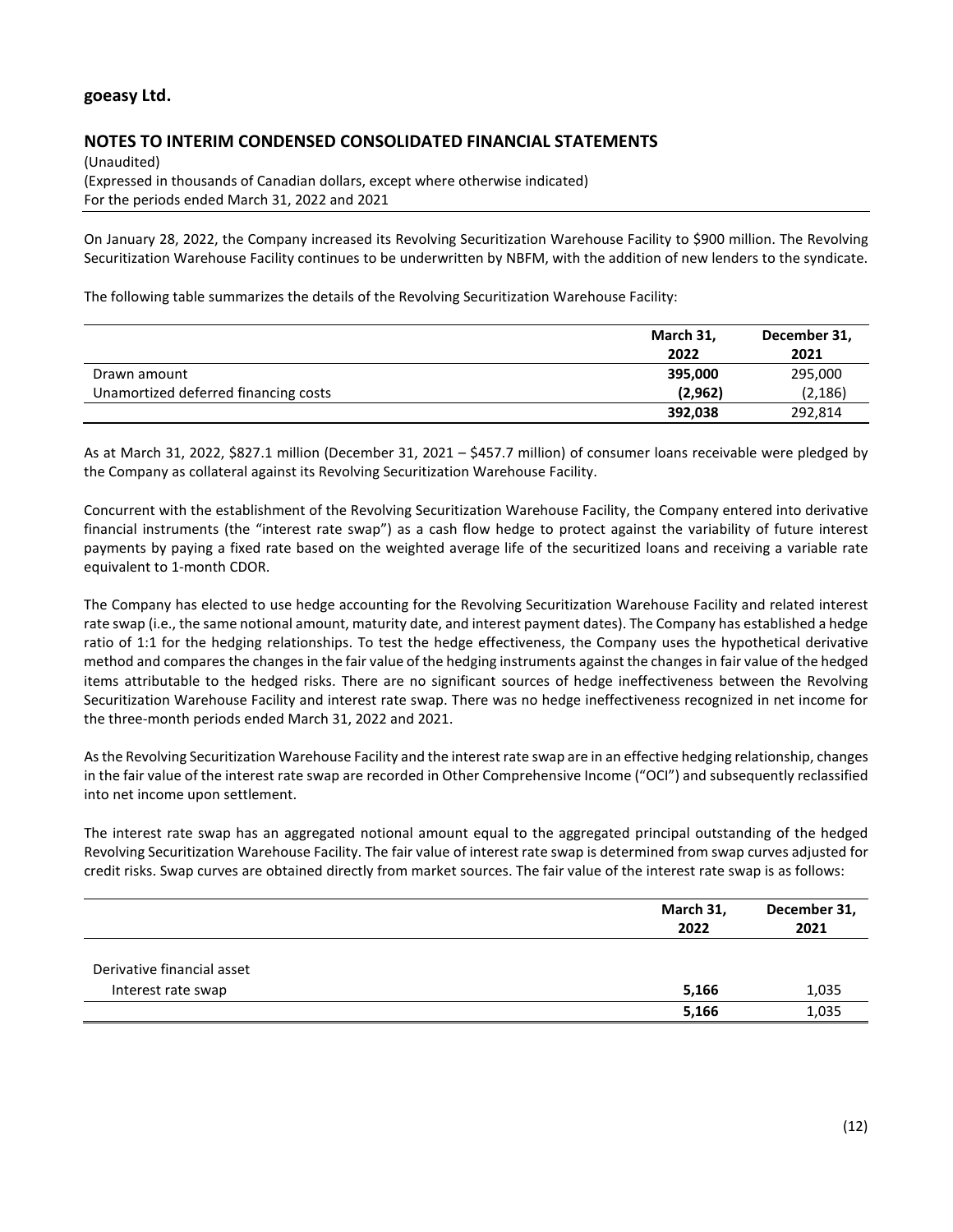# **NOTES TO INTERIM CONDENSED CONSOLIDATED FINANCIAL STATEMENTS**

(Unaudited) (Expressed in thousands of Canadian dollars, except where otherwise indicated) For the periods ended March 31, 2022 and 2021

The financial covenant of the Revolving Securitization Warehouse Facility is as follows:

| <b>Financial covenant</b>                        | <b>Requirements</b> | March 31,<br>2022 | December 31,<br>2021 |
|--------------------------------------------------|---------------------|-------------------|----------------------|
| Minimum consolidated fixed charge coverage ratio | > 2.0               | 4.58              | 4.83                 |

As at March 31, 2022 and December 31, 2021, the Company was in compliance with its financial covenant under the Revolving Credit Warehouse Facility.

# **8. SECURED BORROWINGS**

The Company also securitizes consumer loans through non-structured third parties. The economic exposure associated with the rights inherent to these consumer loans are retained by the Company. As a result, these consumer loans do not qualify for derecognition in the Company's consolidated statements of financial position and Secured Borrowings are recognized for the cash proceeds received.

The Company has the following securitization facilities with non-structured third parties:

- A \$105 million securitization facility ("\$105 million Securitization Facility"), which bears interest at the Government of Canada Bonds ("GOCB") rate (with a floor rate of 0.95%) plus 395 bps. The loan sale agreement to sell loans into the facility expired on July 31, 2021. The balance of the loans that were sold into the facility will amortize down based on their contractual time to maturity; and
- An \$85 million securitization facility ("\$85 million Securitization Facility"), which bears interest at the GOCB rate (with a floor rate of 0.25%) plus 325 bps. In addition to the securitization loan facility, there is a \$6 million accumulation loan agreement which advances 85% of the face value of consumer loans for up to a 90-day period, bearing interest rate at the Canadian Bankers' Acceptance rate ("BA") plus 400 bps. The loan sale agreement to sell loans into the facility expired on November 30, 2021. The balance of the loans that were sold into the facility will amortize down based on their contractual time to maturity.

As at March 31, 2022, the drawn amount against the Secured Borrowings was \$155.9 million (December 31, 2021 - \$174.0 million).

As at March 31, 2022, \$159.4 million (December 31, 2021 - \$171.3 million) consumer loans receivable was pledged by the Company as collateral for these Secured Borrowings.

The financial covenants on the Secured Borrowings of the \$105 million Securitization Facility are as follows:

| <b>Financial covenant</b>           | <b>Requirements</b> | March 31,<br>2022 | December 31,<br>2021 |
|-------------------------------------|---------------------|-------------------|----------------------|
| Minimum LendCare tangible net worth | >20.000             | 95.096            | 70.027               |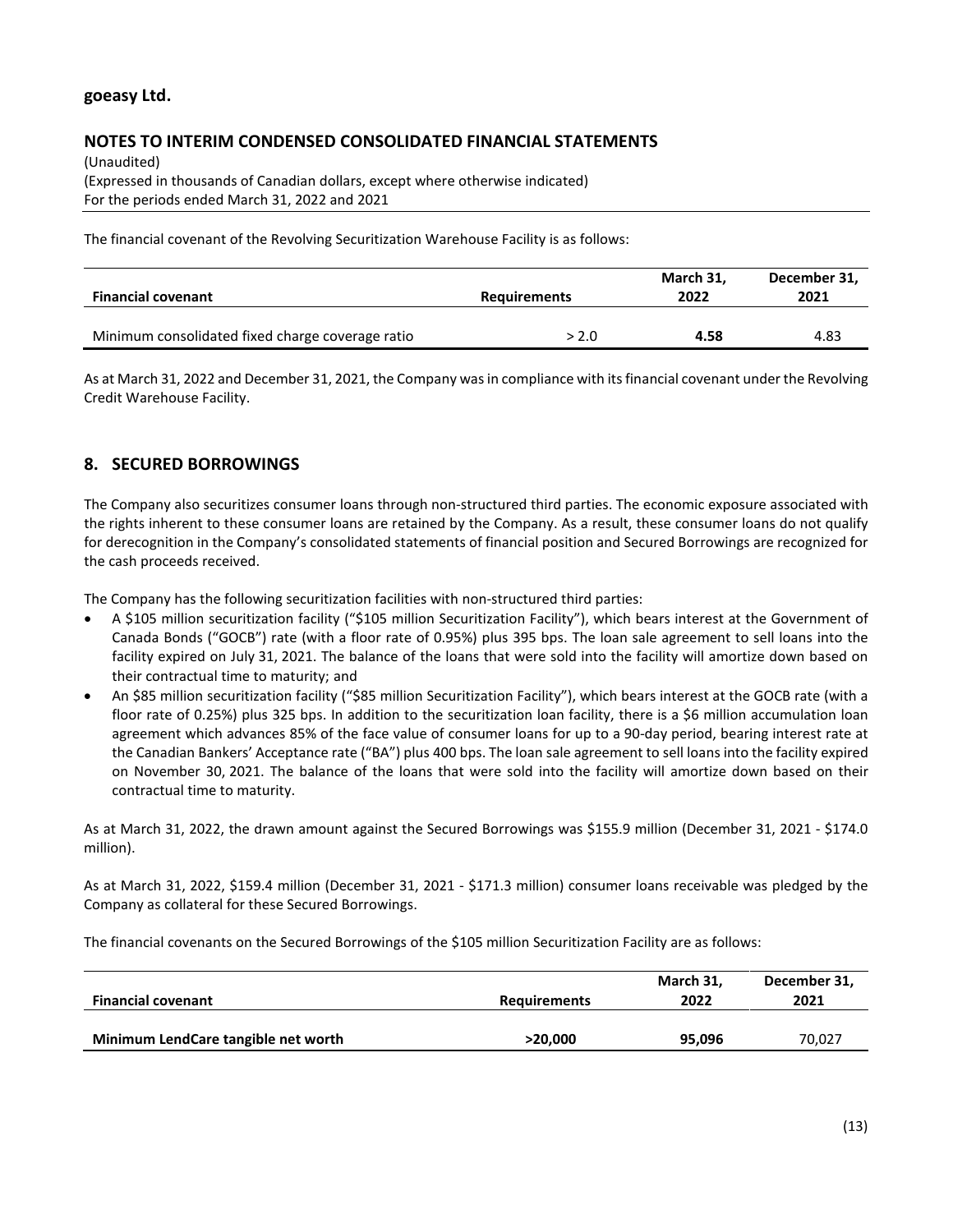# **NOTES TO INTERIM CONDENSED CONSOLIDATED FINANCIAL STATEMENTS**

(Unaudited) (Expressed in thousands of Canadian dollars, except where otherwise indicated) For the periods ended March 31, 2022 and 2021

The financial covenants on the Secured Borrowings of the \$85 million Securitization Facility are as follows:

|                                     |                     | March 31, | December 31, |
|-------------------------------------|---------------------|-----------|--------------|
| <b>Financial covenant</b>           | <b>Requirements</b> | 2022      | 2021         |
|                                     |                     |           |              |
| Minimum LendCare tangible net worth | >30.000             | 95,617    | 75,919       |
| Maximum LendCare leverage ratio     | < 9.00              | 5.78      | 6.79         |

As at March 31, 2022 and December 31, 2021, the Company was in compliance with its financial covenants for all Secured Borrowings.

# **9. REVOLVING CREDIT FACILITY**

The Company's Revolving Credit Facility consisted of a \$310 million senior secured revolving credit facility that matures on February 12, 2022. The Revolving Credit Facility is provided by a syndicate of banks. The Company also had the ability to exercise the accordion feature under its Revolving Credit Facility to add an additional \$75 million in borrowing capacity. Interest on advances is payable at either the BA plus 300 bps or the lender's prime rate ("Prime") plus 200 bps, at the option of the Company.

In January 2022, the Company amended its Revolving Credit Facility agreement to reduce the maximum principal amount available from \$310 million to \$270 million, with the maturity extended to January 27, 2025 and increased the accordion feature from \$75 million to \$100 million. The amendments also include key modifications including improved advance rates, less restrictive covenants, and a broader syndicate of banks. On lenders Prime advances, the interest rate payable has been reduced by 125 bps, from the previous rate of Prime plus 200 bps to Prime plus 75 bps. On draws elected to be taken utilizing the BA rate, the interest rate payable has been reduced by 75 bps from the previous rate of BA plus 300 bps to BA plus 225 bps.

The following table summarizes the details of the Revolving Credit Facility:

|                                      | March 31,<br>2022 | December 31,<br>2021 |
|--------------------------------------|-------------------|----------------------|
| Drawn amount                         | 70,000            |                      |
| Unamortized deferred financing costs | (1,820)           |                      |
|                                      | 68,180            |                      |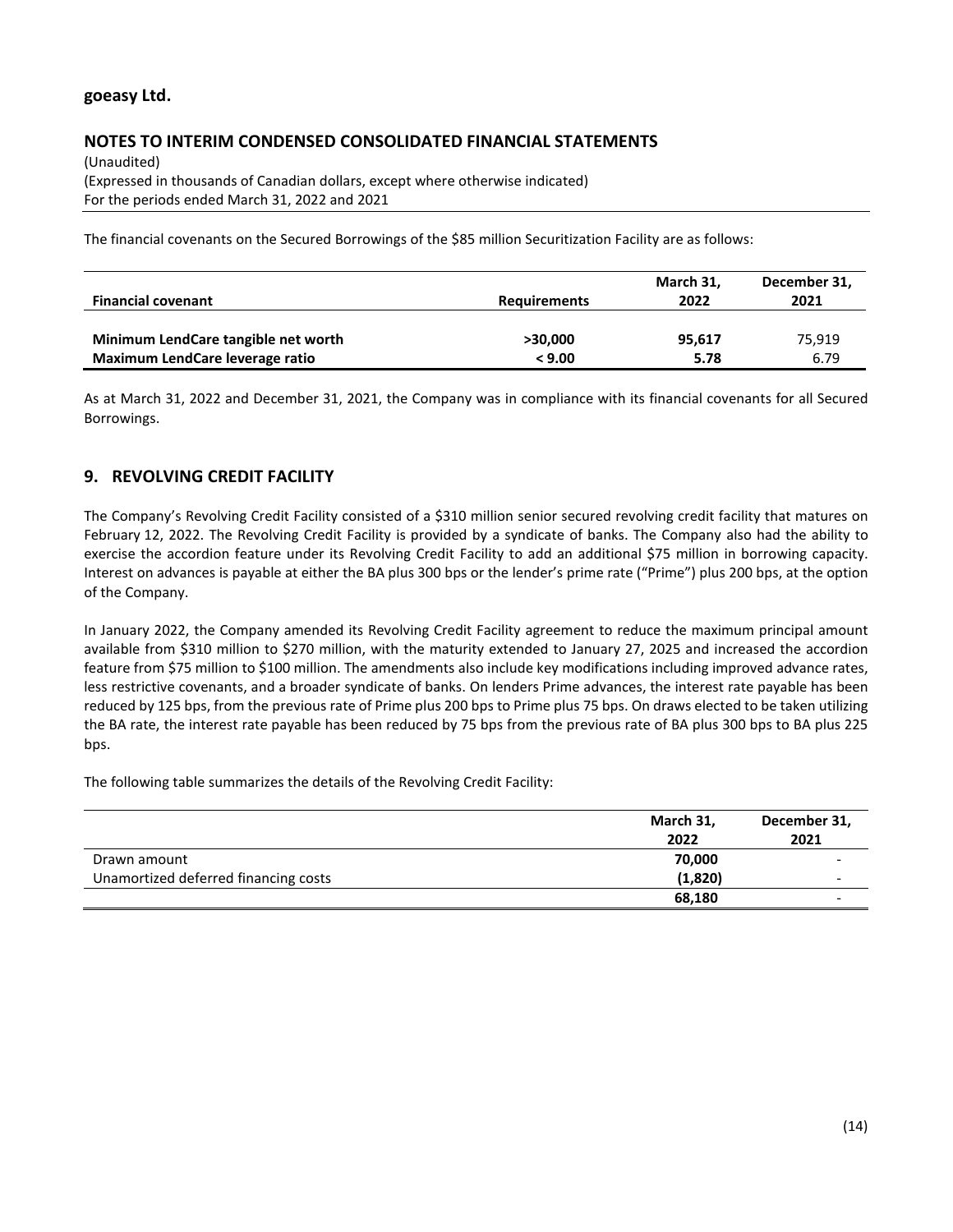# **NOTES TO INTERIM CONDENSED CONSOLIDATED FINANCIAL STATEMENTS**

(Unaudited) (Expressed in thousands of Canadian dollars, except where otherwise indicated) For the periods ended March 31, 2022 and 2021

The financial covenants of the revolving credit facility were as follows:

|                                                     | <b>Requirements as</b> |                | <b>Requirements as</b>                              |              |
|-----------------------------------------------------|------------------------|----------------|-----------------------------------------------------|--------------|
|                                                     | at March 31,           | March 31,      | at December 31,                                     | December 31, |
| <b>Financial covenant</b>                           | 2022                   | 2022           | 2021                                                | 2021         |
|                                                     |                        |                |                                                     |              |
| Maximum consolidated leverage ratio                 | < 4.25                 | 3.92           | < 4.25                                              | 3.23         |
| Minimum consolidated fixed charge<br>coverage ratio | >1.75                  | 1.95           | >1.75                                               | 2.41         |
| Minimum consolidated asset coverage<br>ratio        | >1.75                  | 8.20           |                                                     |              |
| Maximum net charge off ratio                        | < 15.0%                | 8.9%           | < 15.0%                                             | 9.0%         |
| Minimum consolidated tangible net<br>worth          |                        | $\blacksquare$ | >132,000, plus 50%<br>of consolidated net<br>income | \$472,917    |
| Minimum collateral performance index                |                        |                | $> 90.0\%$                                          | 99.2%        |

As at March 31, 2022 and December 31, 2021, the Company was in compliance with all of its financial covenants under its credit agreements.

# **10. NOTES PAYABLE**

On November 27, 2019, the Company issued USD550.0 million of 5.375% senior unsecured notes payable (the "2024 Notes") with interest payable semi-annually on June 1 and December 1 of each year and commencing on June 1, 2020. The 2024 Notes mature on December 1, 2024 and include certain prepayment features.

Concurrent with the issuance of the 2024 Notes, the Company entered into derivative financial instruments (the "2024 crosscurrency swaps") as cash flow hedges to hedge the risk of changes in the foreign currency exchange rate for the proceeds from the offering and for all required payments of principal and interest under the 2024 Notes at a fixed exchange rate of USD1.000 = CAD1.3242, thereby fully hedging the USD550.0 million 2024 Notes at a CAD interest rate of 5.65%. The 2024 cross-currency swaps fully hedge the obligation under the 2024 Notes.

The following table summarizes the details of the 2024 Notes:

| March 31, | December 31, |
|-----------|--------------|
| 2022      | 2021         |
| 728.310   | 728,310      |
|           |              |
| (40, 535) | (33, 275)    |
| 687,775   | 695,035      |
| (7, 424)  | (8,063)      |
| 680,351   | 686,972      |
|           |              |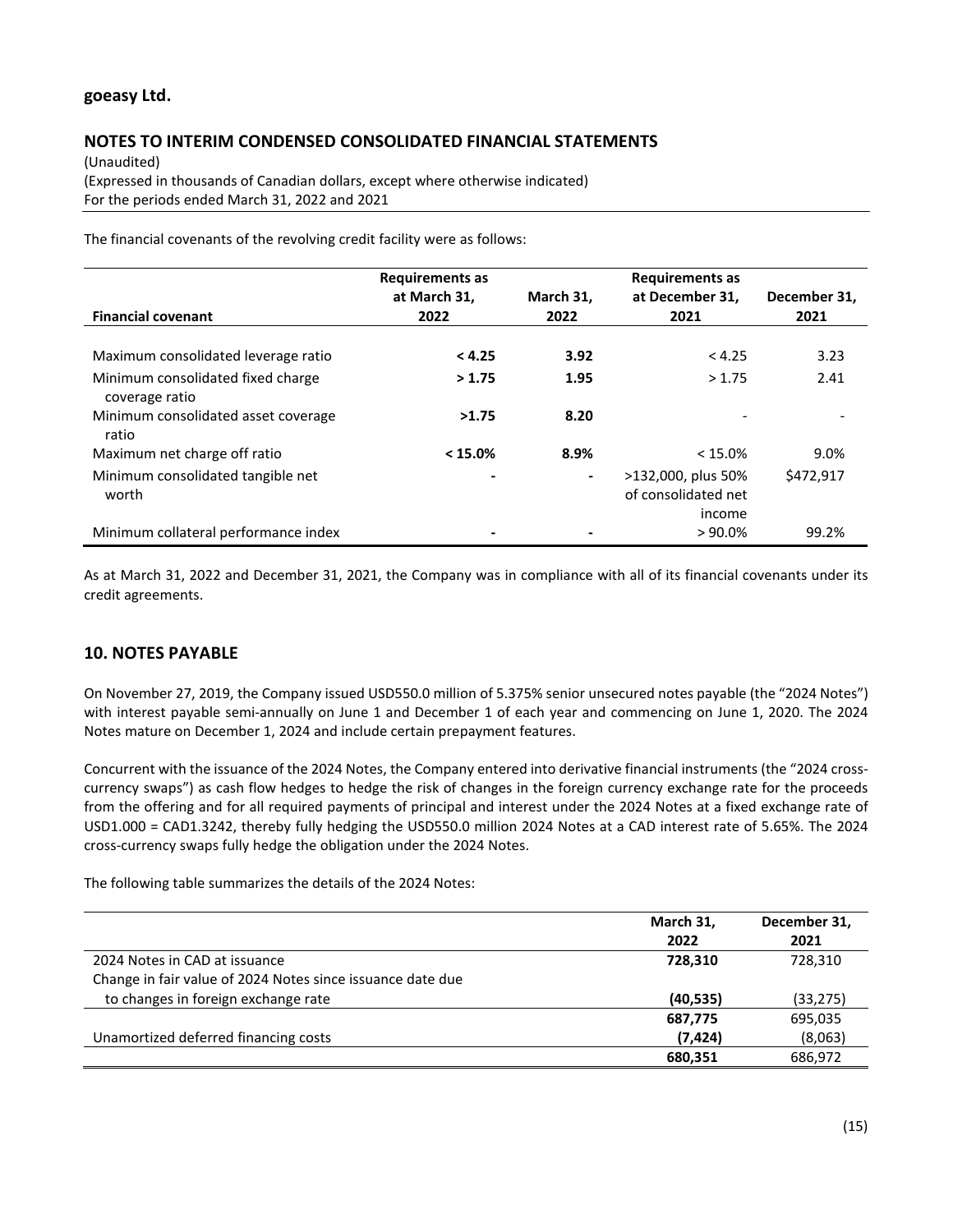# **NOTES TO INTERIM CONDENSED CONSOLIDATED FINANCIAL STATEMENTS**

(Unaudited) (Expressed in thousands of Canadian dollars, except where otherwise indicated) For the periods ended March 31, 2022 and 2021

On April 29, 2021, the Company issued USD320.0 million of 4.375% senior unsecured notes payable ("2026 Notes") (the 2024 Notes and 2026 Notes are collectively referred to as "Notes Payable") with interest payable semi-annually on May 1 and November 1 of each year, commencing November 1, 2021. The 2026 Notes mature on May 1, 2026 and include certain prepayment features.

Concurrent with the issuance of the 2026 Notes, the Company entered into derivative financial instruments (the "2026 crosscurrency swaps") (the 2024 cross-currency swaps and 2026 cross-currency swaps are collectively referred to as the "crosscurrency swaps") as cash flow hedges to hedge the risk of changes in the foreign currency exchange rate for the proceeds from the offering and for all required payments of principal and interest under the 2026 Notes at a fixed exchange rate of USD1.000 = CAD1.2501, thereby fully hedging the USD320.0 million 2026 Notes at a CAD interest rate of 4.818%. The 2026 cross-currency swaps fully hedge the obligation under the 2026 Notes.

The following table summarizes the details of the 2026 Notes:

|                                                                       | March 31, | December 31, |
|-----------------------------------------------------------------------|-----------|--------------|
|                                                                       | 2022      | 2021         |
| 2026 Notes in CAD at issuance                                         | 400,032   | 400,032      |
| Change in fair value of 2026 Notes since issuance date due to changes |           |              |
| in foreign exchange rate                                              | 128       | 4,352        |
|                                                                       | 400.160   | 404,384      |
| Unamortized deferred financing costs                                  | (5, 180)  | (5,450)      |
|                                                                       | 394.980   | 398,934      |

The following table summarizes the total carrying value of Notes Payable:

|            | March 31,<br>2022 | December 31,<br>2021 |
|------------|-------------------|----------------------|
| 2024 Notes | 680,351           | 686,972              |
| 2026 Notes | 394.980           | 398,934              |
|            | 1,075,331         | 1,085,906            |

The Company has elected to use hedge accounting for the Notes Payable and the cross-currency swaps (i.e., the same notional amount, maturity date, interest rate, and interest payment dates). The Company has elected to designate foreign currency basis as a cost of hedging, thereby excluding foreign currency basis spreads from the designation of the hedging relationship, and has established a hedge ratio of 1:1 for the hedging relationships as the underlying risk of the foreign exchange contracts is identical to the hedged risk components. To test the hedge effectiveness, the Company uses the hypothetical derivative method and compares the changes in the fair value of the hedging instruments against the changes in fair value of the hedged items attributable to the hedged risks. There are no significant sources of hedge ineffectiveness between the Notes Payable and cross-currency swaps. There was no hedge ineffectiveness recognized in net income for the three-month periods ended March 31, 2022 and 2021.

As the Notes Payable and the cross-currency swaps are in an effective hedging relationship, changes in the fair value of the cross-currency swaps is recorded in OCI and subsequently reclassified into net income to offset the effect of foreign currency exchange rates related to the Notes Payable recognized in net income. The amount of the foreign currency basis spread at inception, designated as a cost of hedging, is amortized in net income on a straight-line basis over the life of the Notes Payable.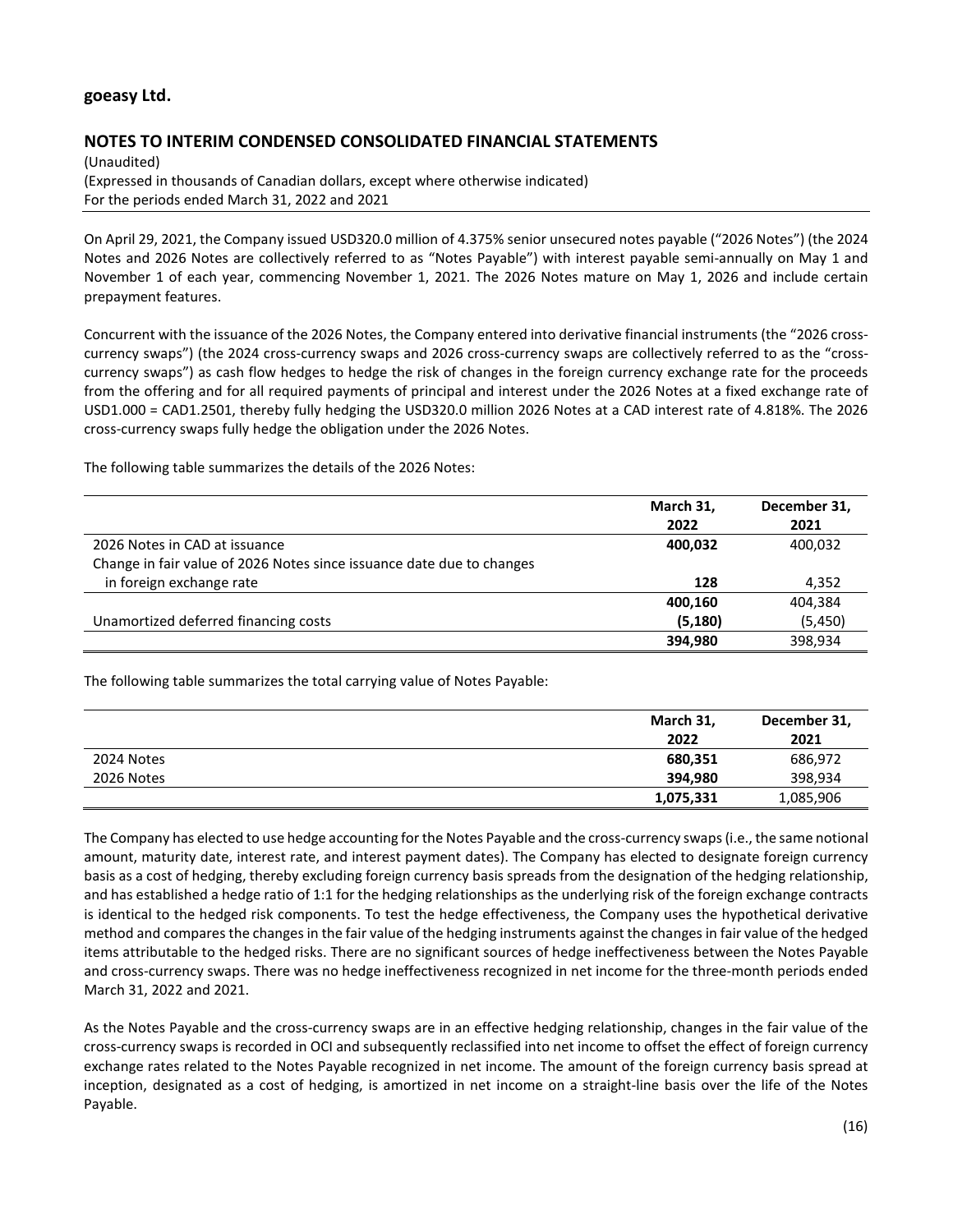# **NOTES TO INTERIM CONDENSED CONSOLIDATED FINANCIAL STATEMENTS**

(Unaudited) (Expressed in thousands of Canadian dollars, except where otherwise indicated) For the periods ended March 31, 2022 and 2021

The cross-currency swaps have an aggregated notional amount equal to the aggregated principal outstanding of the hedged Notes Payable. The fair value of cross-currency swaps is determined using swap curves adjusted for credit risks. Swap curves are obtained directly from market sources. The fair value of the cross-currency swaps are as follows:

|                                  | March 31,<br>2022 | December 31,<br>2021 |
|----------------------------------|-------------------|----------------------|
| Derivative financial liabilities |                   |                      |
| 2024 Cross-currency swaps        | (48, 104)         | (34, 132)            |
| Derivative financial assets      |                   |                      |
| 2026 Cross-currency swaps        | 3,791             | 12,620               |
|                                  | (44, 313)         | (21, 512)            |

# **11. SHARE CAPITAL**

### **Common Shares Issued and Outstanding**

The changes in common shares issued and outstanding are summarized as follows:

|                                   | <b>Three Months Ended</b><br>March 31, 2022 |         | <b>Year Ended</b><br>December 31, 2021 |         |
|-----------------------------------|---------------------------------------------|---------|----------------------------------------|---------|
|                                   | # of shares                                 |         | # of shares                            |         |
|                                   | (in 000's)                                  | Ś.      | (in 000's)                             |         |
| Balance, beginning of the period  | 16,199                                      | 363,514 | 14,801                                 | 181,753 |
| Exercise of RSUs                  | 18                                          | 682     | 75                                     | 2.904   |
| Exercise of share options         | 10                                          | 410     | 164                                    | 7,326   |
| Dividend reinvestment plan        | 3                                           | 512     | 6                                      | 807     |
| Shares purchased for cancellation | (280)                                       | (6,406) | (333)                                  | (7,600) |
| Share issuance                    |                                             |         | 1,486                                  | 184,358 |
| Share issuance costs, net of tax  |                                             |         |                                        | (6,034) |
| <b>Others</b>                     |                                             | (98)    |                                        |         |
| Balance, end of the period        | 15,950                                      | 358,614 | 16,199                                 | 363,514 |

### **\$172.5 Million Bought Deal Equity Offering**

In connection with the acquisition of LendCare, on April 16, 2021, the Company issued 1,404,265 subscription receipts for common shares ("Subscription Receipts") at a price of \$122.85 per Subscription Receipt, for gross aggregate proceeds of \$172.5 million. At closing of the LendCare acquisition on April 30, 2021 ("Acquisition Date"), each of the 1,404,265 outstanding Subscription Receipts were exchanged for one common share of the Company.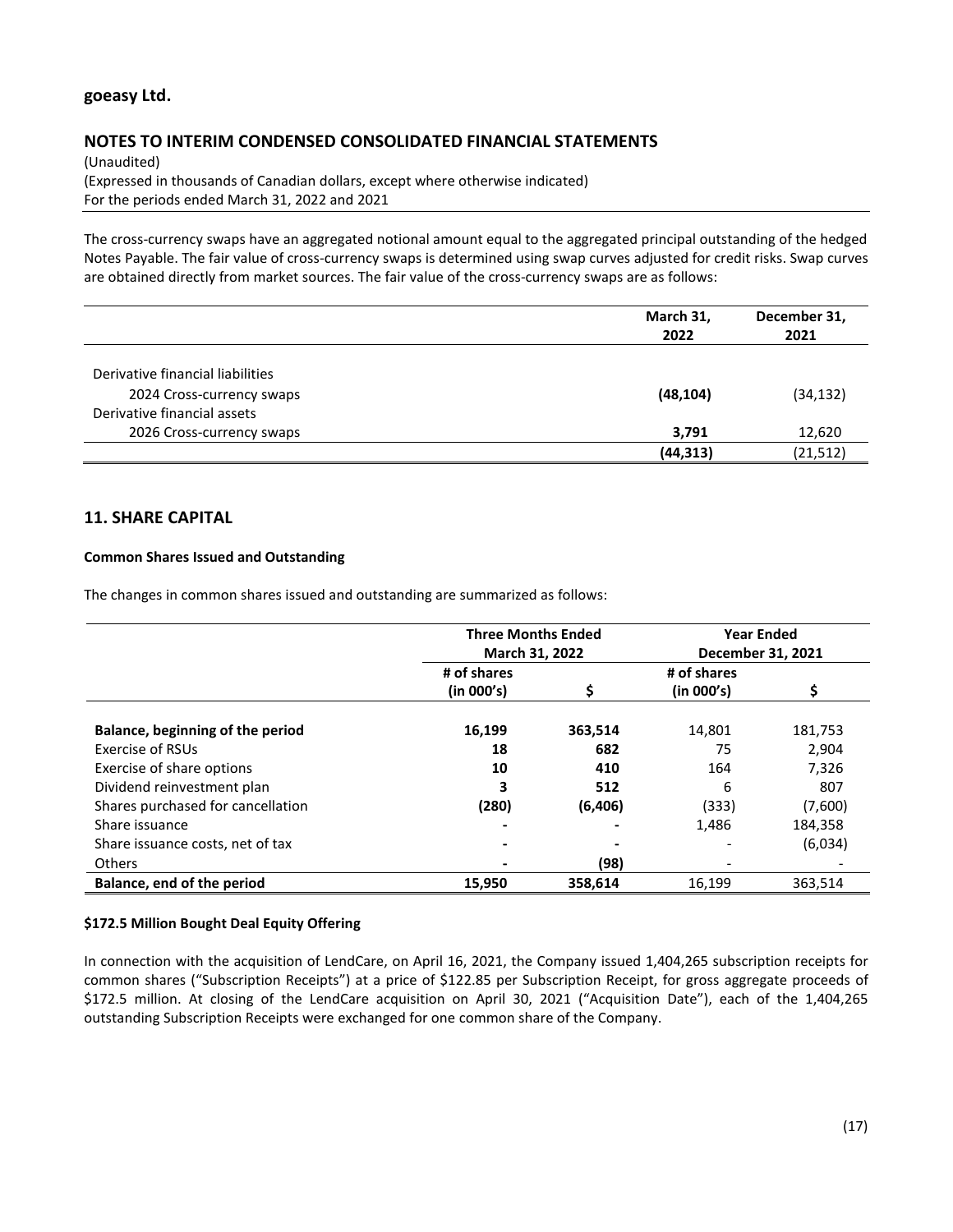# **NOTES TO INTERIM CONDENSED CONSOLIDATED FINANCIAL STATEMENTS**

(Unaudited) (Expressed in thousands of Canadian dollars, except where otherwise indicated) For the periods ended March 31, 2022 and 2021

#### **Share Consideration for the Acquisition of LendCare**

As share consideration for the acquisition of LendCare, the Company issued 81,400 common shares to LendCare's founders valued at \$11.8 million, calculated with reference to the closing price of the Company's common shares on the Acquisition Date.

#### **Dividends on Common Shares**

For the three-month period ended March 31, 2022, the Company paid dividends of \$10.7 million (three-month period ended March 31, 2021 - \$6.7 million) or \$0.66 per share (three-month period ended March 31, 2021 - \$0.45 per share). On February 16, 2022, the Company declared a dividend of \$0.91 per share to shareholders of record on March 25, 2022 payable on April 8, 2022. The dividend paid on April 8, 2022 was \$14.5 million.

### **Shares Purchased for Cancellation**

On December 16, 2020, the Company announced the acceptance by the TSX of the Company's Notice of Intention to Make a NCIB, which commenced on December 21, 2020 (the "2020 NCIB"). During the year ended December 31, 2021, the Company purchased and cancelled 333,315 of its common shares on the open market at an average price of \$186.86 per share for a total cost of \$62.3 million pursuant to the 2020 NCIB. This normal course issuer bid expired on December 20, 2021.

On December 14, 2021, the Company renewed its normal course issuer bid ("NCIB"), which allows for a total purchase of up to 1,243,781 common shares (the "2021 NCIB") and expires on December 20, 2022. During the three-month period ended March 31, 2022, the Company purchased and cancelled 280,263 of its common shares on the open market at an average price of \$145.79 per share for a total cost of \$40.9 million pursuant to the 2021 NCIB.

# **12. STOCK-BASED COMPENSATION**

### **Share Option Plan**

Under the Company's share option plan, options to purchase common shares may be granted by the Board of Directors to officers and employees. During the three-month period ended March 31, 2022, 28,820 options were granted by the Company (three-month period ended March 31, 2021 – 54,479). For the three-month period ended March 31, 2022, the Company recorded an expense of \$439 (three-month period ended March 31, 2021 - \$527) in stock-based compensation expense in the unaudited interim condensed consolidated statements of income, with a corresponding adjustment to contributed surplus.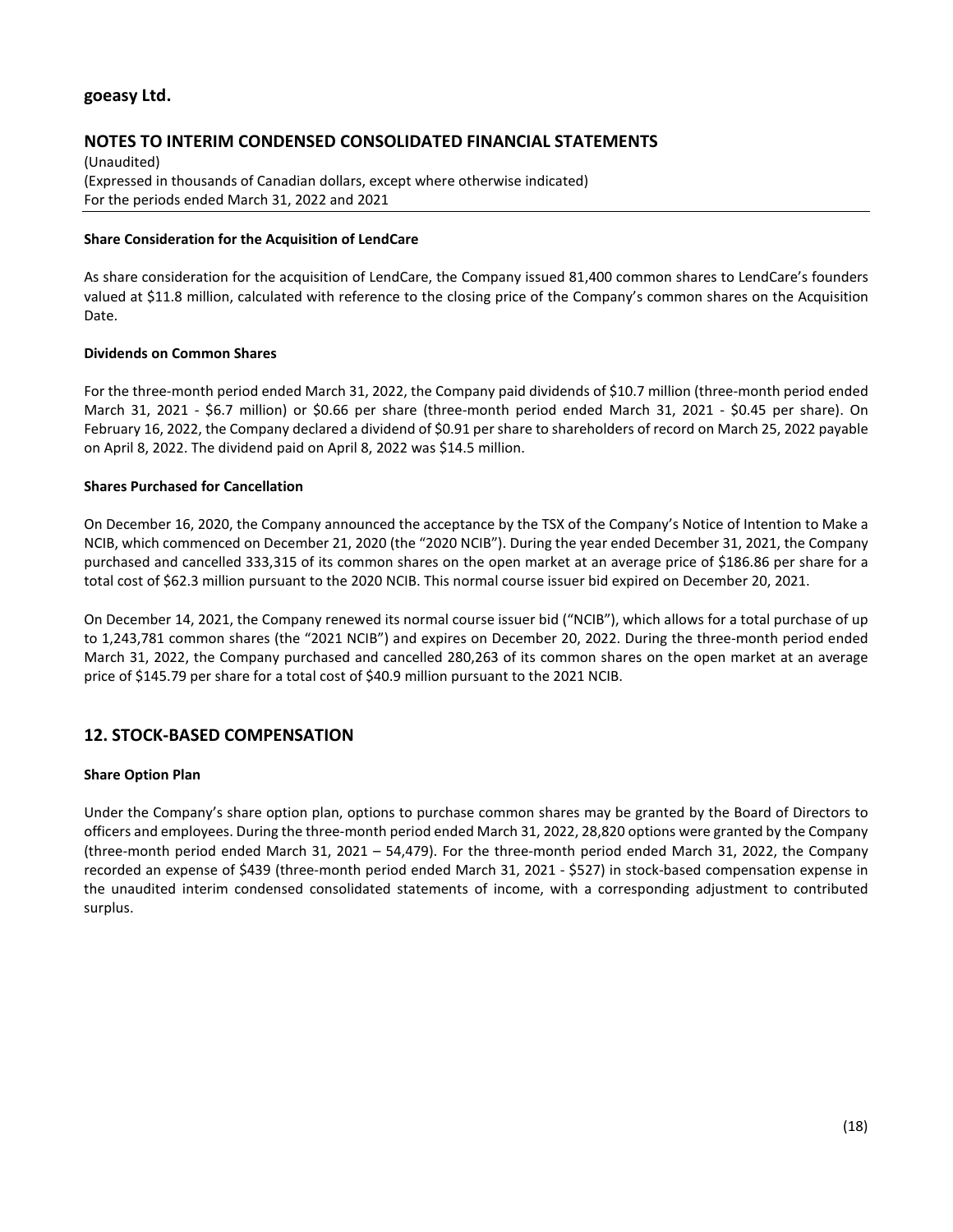# **NOTES TO INTERIM CONDENSED CONSOLIDATED FINANCIAL STATEMENTS**

(Unaudited) (Expressed in thousands of Canadian dollars, except where otherwise indicated) For the periods ended March 31, 2022 and 2021

### **Executive Share Unit ("ESU") Plan**

Under the terms of the ESU plan, the Company's Board of Directors may grant restricted share units ("RSU") and executive deferred share units ("Executive DSUs") to officers and employees.

### *Restricted Share Units*

During the three-month period ended March 31, 2022, the Company granted 30,509 RSUs (three-month period ended March 31, 2021 – 44,366) to employees of the Company under its ESU Plan. RSUs are granted at fair market value at the grant date and generally vest at the end of a three-year period based on long-term targets. For the three-month period ended March 31, 2022, \$1,080 (three-month period ended March 31, 2021 - \$1,013) was recorded as an expense in stock-based compensation expense in the unaudited interim condensed consolidated statements of income. Additionally, for the threemonth period ended March 31, 2022, an additional 862 RSUs (three-month period ended March 31, 2021 – 1,295 RSUs) were granted as a result of dividends payable.

#### *Executive Deferred Share Units*

During the three-month period ended March 31, 2022, the Company granted 13,286 Executive DSUs (three-month period ended March 31, 2021 – nil) to employees of the Company under its ESU Plan. Executive DSUs are granted at fair market value at the grant date and generally vest at the end of a three-year period based on long-term targets. For the three-month period ended March 31, 2022, \$25 (three-month period ended March 31, 2021 - nil) was recorded as an expense in stockbased compensation expense in the unaudited interim condensed consolidated statements of income.

### **Board of Director Deferred Share Unit ("Board DSU") Plan**

Under the terms of the Board DSU plan, the Company may grant DSUs to Board of Directors. During the three-month period ended March 31, 2022, the Company granted 8,862 Board DSUs (three-month period ended March 31, 2021 – 11,254 Board DSUs) to Board of Directors under its DSU Plan. DSUs are granted at fair market value at the grant date and vest immediately upon grant. For the three-month period ended March 31, 2022, \$756 (three-month period ended March 31, 2021 - \$546) was recorded as stock-based compensation expense under the Board DSU Plan in the unaudited interim condensed consolidated statements of income. Additionally, for the three-month period ended March 31, 2022, an additional 1,127 Board DSUs (three-month period ended March 31, 2021 – 1,196 Board DSUs) were granted as a result of dividends payable.

#### **Stock-Based Compensation Expense**

Stock-based compensation expense for the three-month period ended March 31, 2022 was \$2,300 (three-month period ended March 31, 2021 - \$2,086).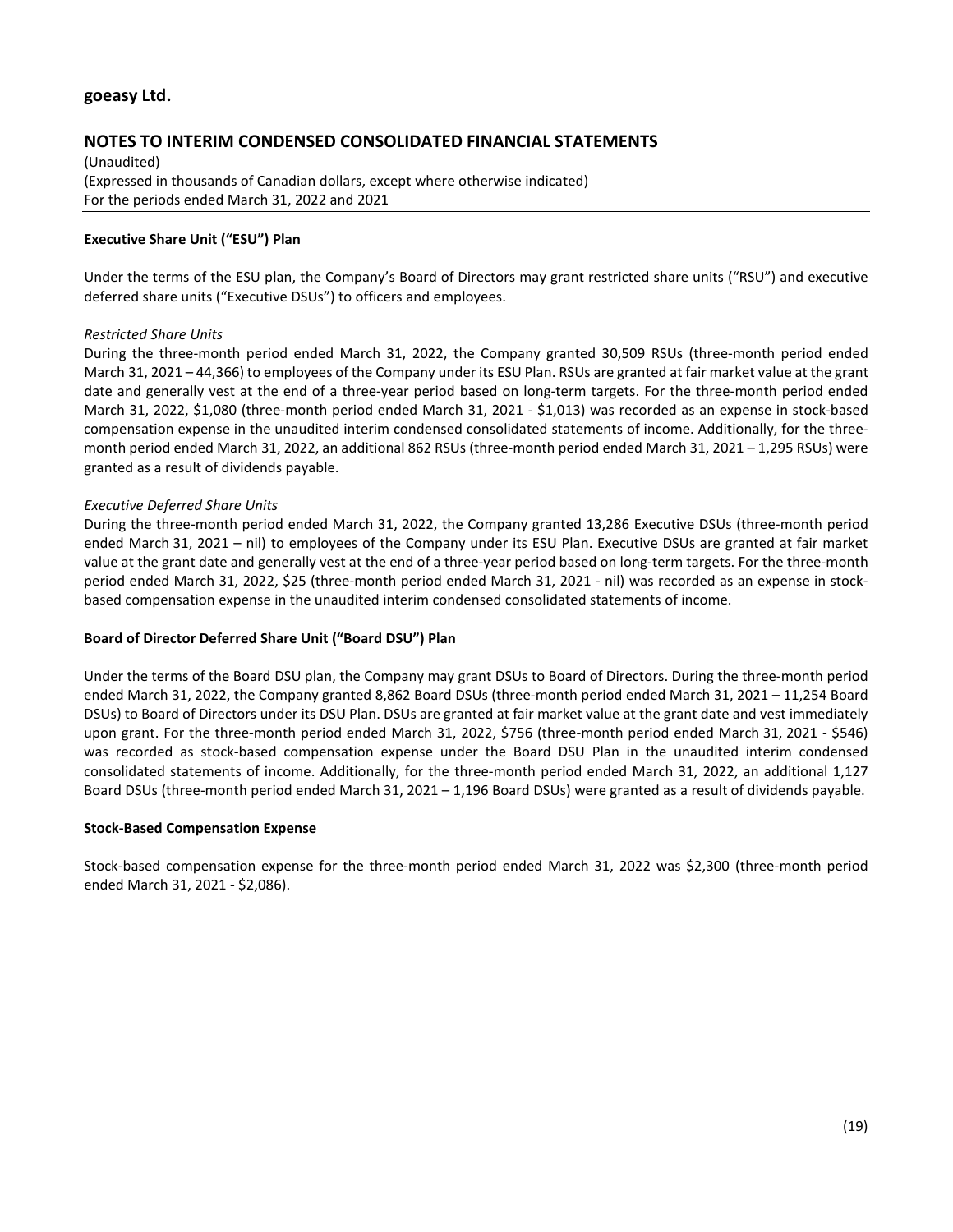# **NOTES TO INTERIM CONDENSED CONSOLIDATED FINANCIAL STATEMENTS**

(Unaudited) (Expressed in thousands of Canadian dollars, except where otherwise indicated) For the periods ended March 31, 2022 and 2021

# **13. OTHER EXPENSES**

During the three-month period ended March 31, 2022, the Company incurred corporate development costs of \$2.3 million, including advisory, consulting and legal costs, in connection with the exploration of a strategic acquisition opportunity, which the Company elected to not undertake. These corporate development costs were reported under Other expenses in the interim condensed consolidated statement of income.

# **14. INTEREST EXPENSE AND AMORTIZATION OF DEFERRED FINANCING CHARGES**

Interest expense and amortization of deferred financing charges under finance costs in the unaudited interim condensed consolidated statements of income include the following:

|                                                                | <b>Three Months Ended</b> |                   |
|----------------------------------------------------------------|---------------------------|-------------------|
|                                                                | March 31,<br>2022         | March 31.<br>2021 |
|                                                                |                           |                   |
| Interest expense                                               |                           |                   |
| Notes payable                                                  | 15,106                    | 10,287            |
| Revolving credit facility                                      | 917                       | 1.274             |
| Revolving securitization warehouse facility                    | 3,300                     | 1,023             |
| Secured borrowings                                             | 1,828                     |                   |
| Amortization of deferred financing costs and accretion expense | 1,601                     | 1,055             |
| Interest income on cash in bank, net                           | (109)                     | (144)             |
|                                                                | 22,643                    | 13,495            |

# **15. INCOME TAXES**

The Company's income tax expense was determined as follows:

|                                                           | <b>Three Months Ended</b> |           |
|-----------------------------------------------------------|---------------------------|-----------|
|                                                           | March 31,                 | March 31, |
|                                                           | 2022                      | 2021      |
|                                                           |                           |           |
| Combined basic federal and provincial income tax rates    | 26.5%                     | 26.5%     |
|                                                           |                           |           |
| Expected income tax expense                               | 10,325                    | 36,323    |
| Non-deductible expenses                                   | 364                       | 305       |
| Effect of capital gains on sale of assets and investments | 2,322                     | (11, 577) |
| Other                                                     | (146)                     | 42        |
|                                                           | 12,865                    | 25,093    |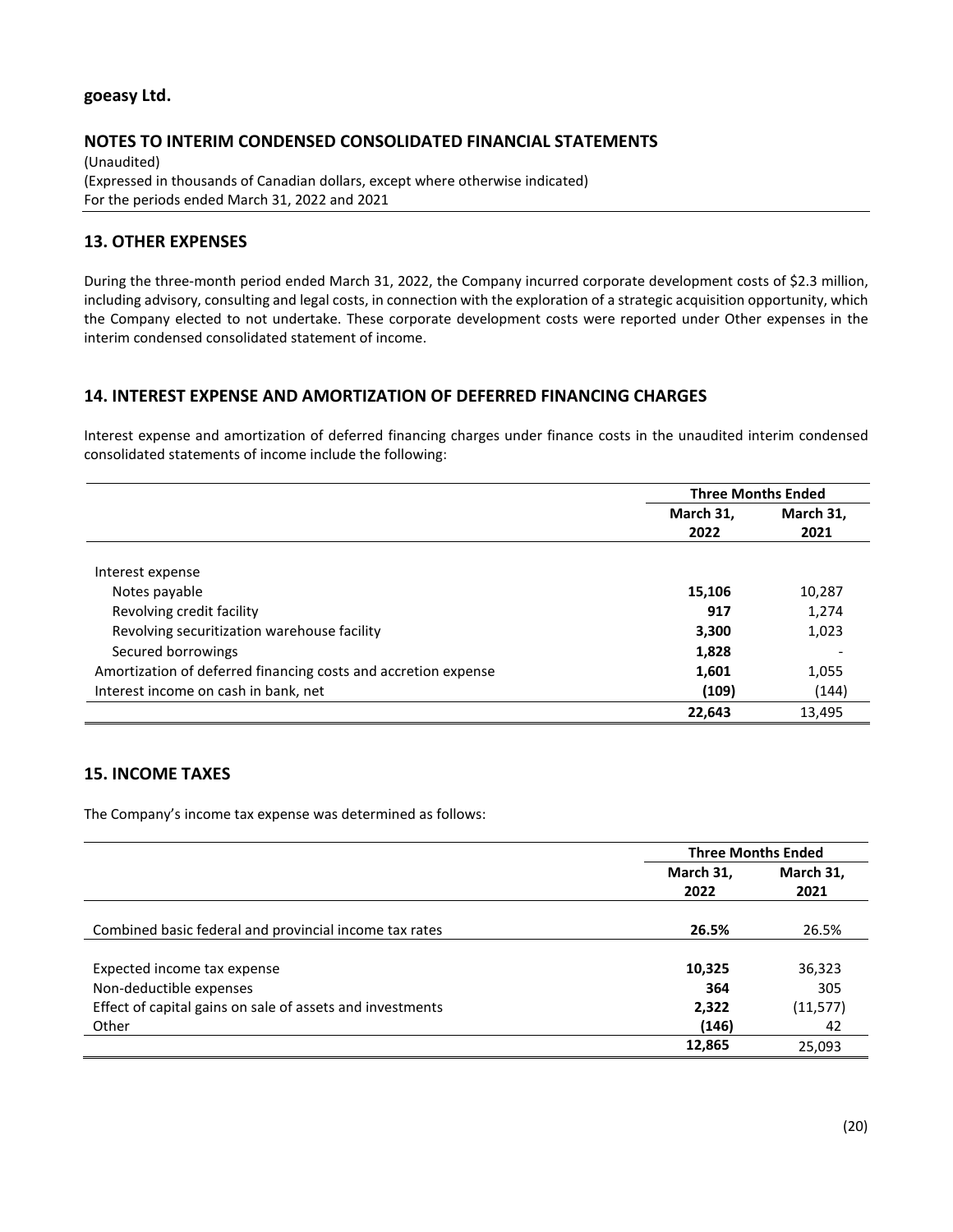# **NOTES TO INTERIM CONDENSED CONSOLIDATED FINANCIAL STATEMENTS**

(Unaudited) (Expressed in thousands of Canadian dollars, except where otherwise indicated) For the periods ended March 31, 2022 and 2021

The significant components of the Company's income tax expense are as follows:

|                                                               | March 31,<br>2022 | March 31,<br>2021 |
|---------------------------------------------------------------|-------------------|-------------------|
| <b>Current income tax:</b>                                    |                   |                   |
| Current income tax charge                                     | 16,296            | 16,990            |
| Adjustments in respect of prior years and other               |                   |                   |
|                                                               | 16,296            | 16,997            |
| Deferred income tax:                                          |                   |                   |
| Relating to origination and reversal of temporary differences | (3, 431)          | 8,096             |
|                                                               | 12,865            | 25,093            |

Deferred tax related to items recognized in OCI during the period are summarized below:

|                                                | March 31,<br>2022 | March 31,<br>2021 |
|------------------------------------------------|-------------------|-------------------|
| Change in fair value of cash flow hedge        | (3, 109)          | (209)             |
| Change in costs of hedging                     | 720               | 460               |
| Deferred tax (recovery) expense charged to OCI | (2, 389)          | 251               |

The changes in deferred tax liabilities are as follows:

|                                                                  | March 31,<br>2021 | December 31,<br>2021 |
|------------------------------------------------------------------|-------------------|----------------------|
| Balance, beginning of the period                                 | (38, 648)         | 4,066                |
| Tax recovery during the period recognized in profit or loss      | 3,431             | 1,833                |
| Tax recovery (expense) during the period recognized in OCI       | 2,389             | (3, 129)             |
| Tax recovery during the period recognized in Contributed Surplus | 1,912             |                      |
| Deferred taxes in business acquisition                           |                   | (43,088)             |
| Tax on share issuance costs                                      | (98)              | 1,670                |
| Balance, end of the period                                       | (31, 014)         | (38,648)             |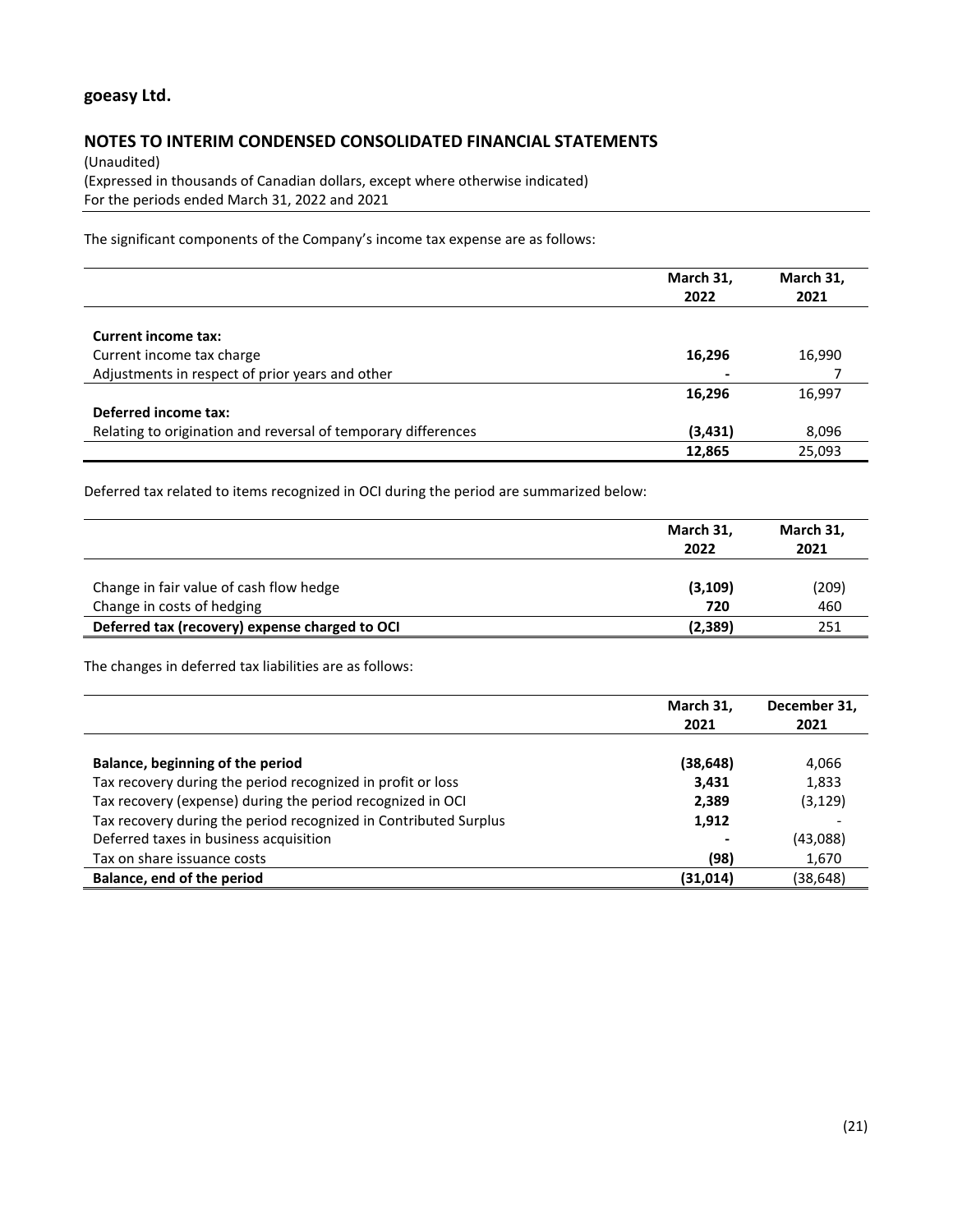# **NOTES TO INTERIM CONDENSED CONSOLIDATED FINANCIAL STATEMENTS**

(Unaudited) (Expressed in thousands of Canadian dollars, except where otherwise indicated) For the periods ended March 31, 2022 and 2021

The significant components of the Company's deferred tax liabilities are as follows:

|                                                                                 | March 31,<br>2022 | December 31,<br>2021 |
|---------------------------------------------------------------------------------|-------------------|----------------------|
|                                                                                 |                   |                      |
| Accounts receivable and allowance for credit losses                             | 3,973             | 3,312                |
| Loss carry forwards                                                             | 2,687             | 1,467                |
| Financing fees                                                                  | 2,580             | 3,578                |
| Revaluation of Notes Payable and derivative financial instruments               | 1,521             | (868)                |
| Stock-based compensation                                                        | 1,381             | 1,874                |
| Right-of-use assets, net of lease liabilities                                   | 1,239             | 1,230                |
| Unrealized fair value gains on investments                                      | (4,691)           | (7,015)              |
| Tax cost of lease assets and property and equipment in excess of net book value | (8,789)           | (10, 165)            |
| Intangible asset arising from business acquisition                              | (31, 533)         | (32, 401)            |
| <b>Others</b>                                                                   | 618               | 340                  |
|                                                                                 | (31, 014)         | (38,648)             |

As at March 31, 2022 and December 31, 2021, there were no recognized deferred tax liabilities for taxes that would be payable on the undistributed earnings of the Company's subsidiaries.

# **16. EARNINGS PER SHARE**

### **Basic Earnings Per Share**

Basic earnings per share amounts were calculated by dividing the net income for the year by the weighted average number of common shares and Board DSUs outstanding. Board DSUs granted to the Board of Directors were included in the calculation of the weighted average number of common shares outstanding as these units vest upon grant.

|                                                                 | <b>Three Months Ended</b> |                   |
|-----------------------------------------------------------------|---------------------------|-------------------|
|                                                                 | March 31,<br>2022         | March 31,<br>2021 |
| Net income                                                      | 26,096                    | 111,975           |
| Weighted average number of common shares outstanding (in 000's) | 16.370                    | 15,115            |
| Basic earnings per common share                                 | 1.59                      | 7.41              |

For the three-month period ended March 31, 2022, 287,091 Board DSUs (three-month period ended March 31, 2021 – 270,648 Board DSUs) were included in the weighted average number of common shares outstanding.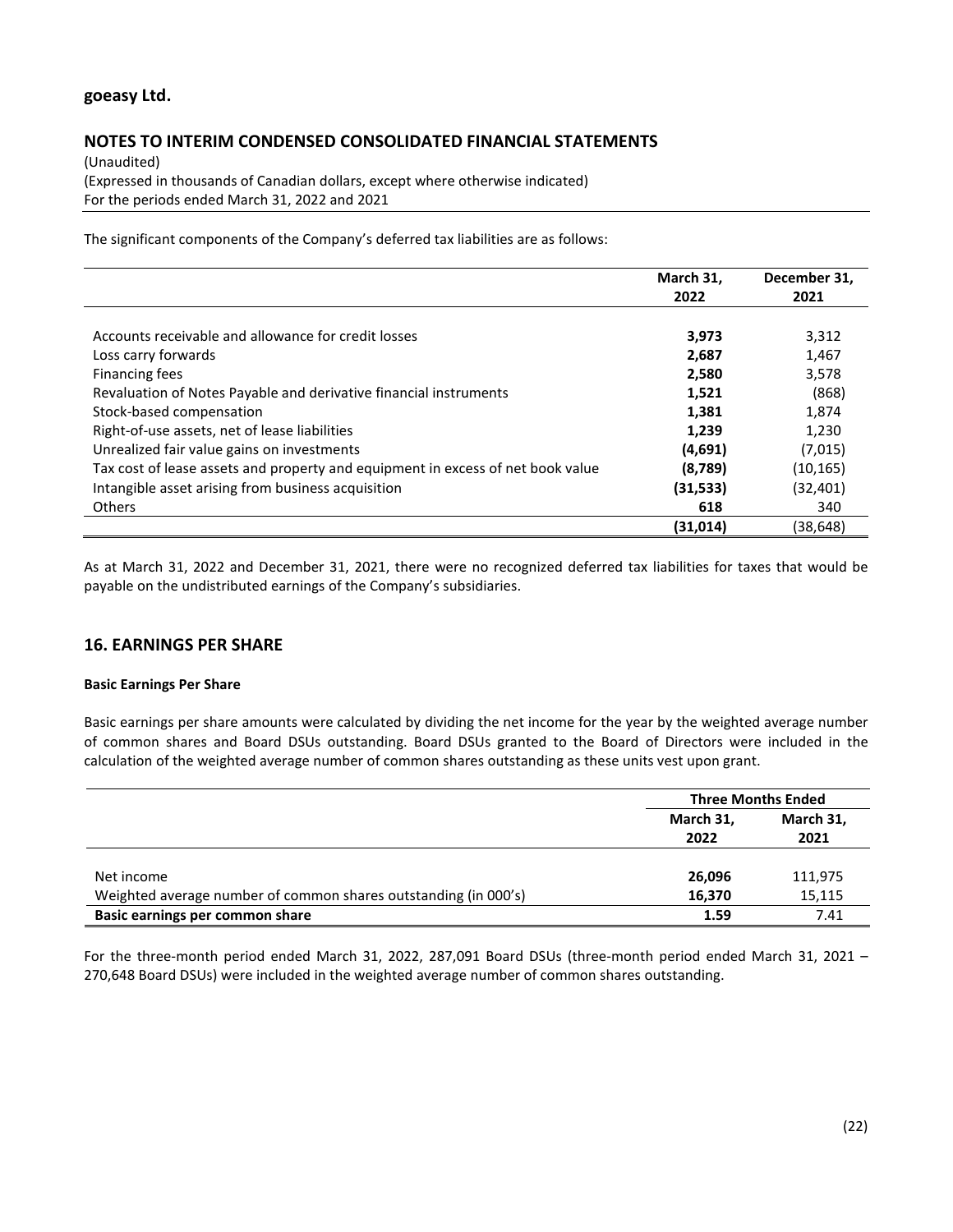# **NOTES TO INTERIM CONDENSED CONSOLIDATED FINANCIAL STATEMENTS**

(Unaudited) (Expressed in thousands of Canadian dollars, except where otherwise indicated) For the periods ended March 31, 2022 and 2021

### **Diluted Earnings Per Share**

Diluted earnings per share reflect the potential dilutive effect that could occur if additional common shares were assumed to be issued under securities or instruments that may entitle their holders to obtain common shares in the future. Dilution could occur through the exercise of share options, the exercise of RSUs, or the exercise of unvested Executive DSUs. The number of additional shares for inclusion in the diluted earnings per share calculation was determined using the treasury stock method.

|                                                                  | <b>Three Months Ended</b> |           |
|------------------------------------------------------------------|---------------------------|-----------|
|                                                                  | March 31,                 | March 31, |
|                                                                  | 2022                      | 2021      |
| Net income                                                       | 26,096                    | 111,975   |
| Weighted average number of common shares outstanding (in 000's)  | 16,370                    | 15,115    |
| Dilutive effect of stock-based compensation (in 000's)           | 464                       | 574       |
| Weighted average number of diluted shares outstanding (in 000's) | 16,834                    | 15,689    |
|                                                                  |                           |           |
| Diluted earnings per common share                                | 1.55                      | 7.14      |

The following stock-based compensation grants were considered anti-dilutive using the treasury stock method and therefore were excluded in the calculation of diluted earnings per share:

|                                           |                   | <b>Three Months Ended</b> |
|-------------------------------------------|-------------------|---------------------------|
|                                           | March 31,<br>2022 | March 31,<br>2021         |
| Share options (in 000's)                  | 39                | 50                        |
| Restricted share units (in 000's)         | 31                | 40                        |
| Executive deferred share units (in 000's) | 13                |                           |
|                                           | 83                | 90                        |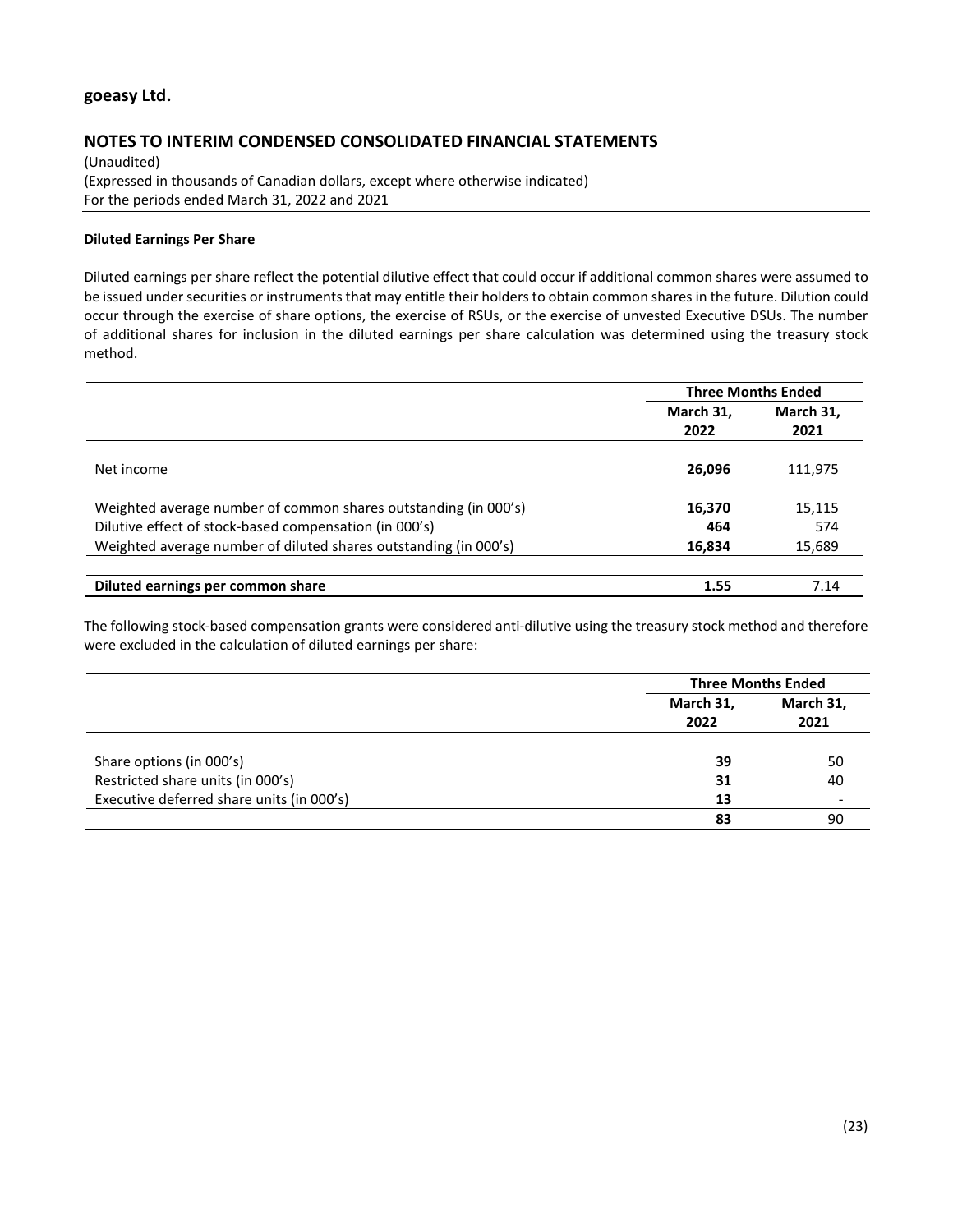# **NOTES TO INTERIM CONDENSED CONSOLIDATED FINANCIAL STATEMENTS**

(Unaudited) (Expressed in thousands of Canadian dollars, except where otherwise indicated) For the periods ended March 31, 2022 and 2021

# **17. NET CHANGE IN OTHER OPERATING ASSETS AND LIABILITIES**

The net change in other operating assets and liabilities is as follows:

|                                          | <b>Three Months Ended</b> |           |
|------------------------------------------|---------------------------|-----------|
|                                          | March 31,                 | March 31, |
|                                          | 2022                      | 2021      |
|                                          |                           |           |
| Accounts receivable                      | (877)                     | (2,995)   |
| Prepaid expenses                         | (25)                      | 5,711     |
| Accounts payable and accrued liabilities | (12, 394)                 | (7,868)   |
| Income taxes payable                     | (22, 894)                 | 11,142    |
| Unearned revenue                         | 1,990                     | (280)     |
| Accrued interest                         | 15,354                    | 11,663    |
|                                          | (18, 846)                 | 17,373    |

Supplemental disclosures in respect of the unaudited interim condensed consolidated statements of cash flows comprised the following:

|                   |                   | <b>Three Months Ended</b> |
|-------------------|-------------------|---------------------------|
|                   | March 31,<br>2022 | March 31,<br>2021         |
| Income taxes paid | 39,189            | 5,855                     |
| Interest paid     | 5,797             | 921                       |
| Interest received | 151,182           | 101,514                   |

# **18. CONTINGENCIES**

The Company was involved in various legal matters arising in the ordinary course of business. The resolution of these matters is not expected to have a material adverse effect on the Company's financial position, financial performance or cash flows.

The Company has agreed to indemnify its directors and officers and particular employees in accordance with the Company's policies. The Company maintains insurance policies that may provide coverage against certain claims.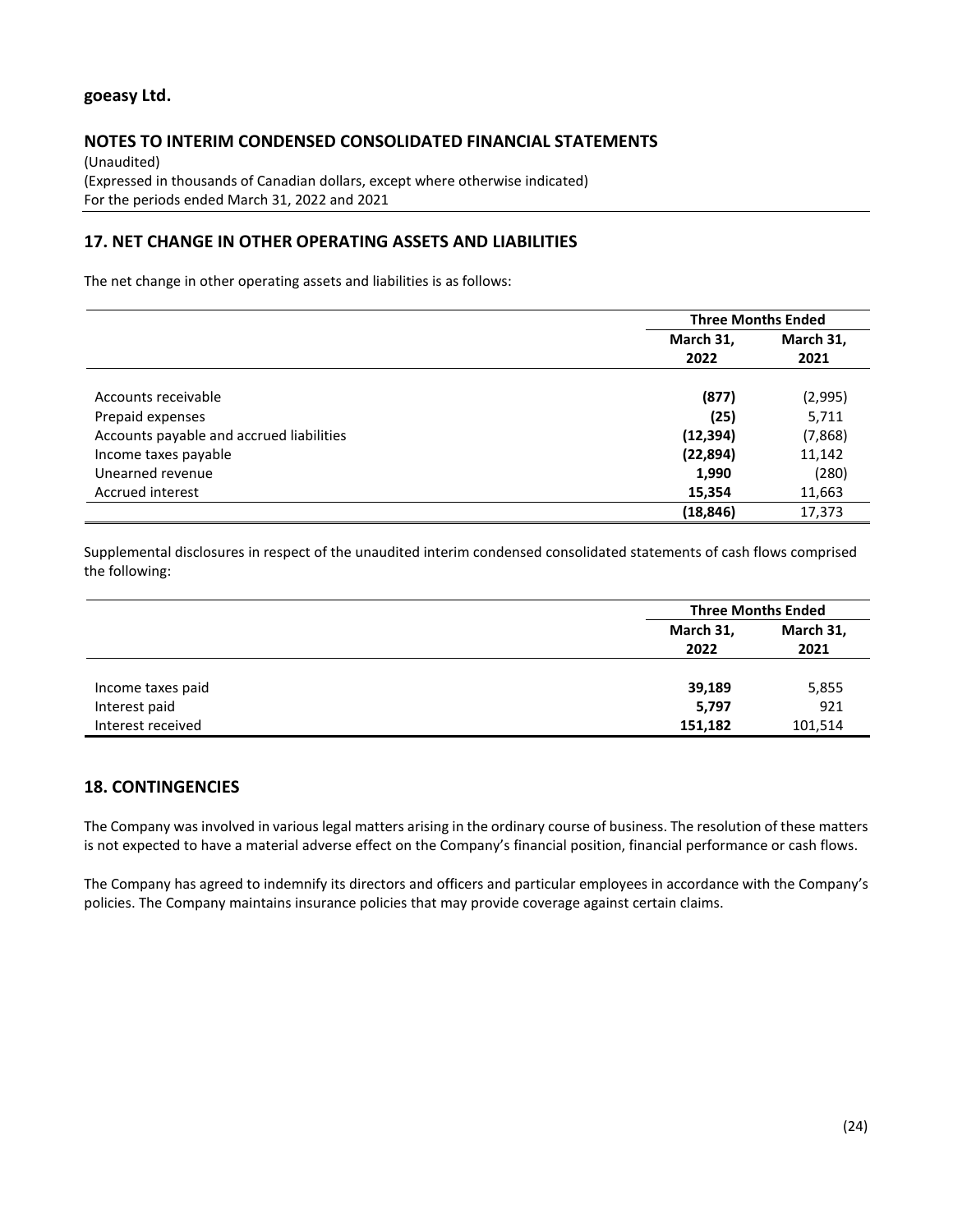# **NOTES TO INTERIM CONDENSED CONSOLIDATED FINANCIAL STATEMENTS**

(Unaudited) (Expressed in thousands of Canadian dollars, except where otherwise indicated) For the periods ended March 31, 2022 and 2021

# **19. FINANCIAL INSTRUMENTS**

#### **Recognition and Measurement of Financial Instruments**

The Company classified its financial instruments as follows:

|                                             |                    | March 31, | December 31, |
|---------------------------------------------|--------------------|-----------|--------------|
| <b>Financial instruments</b>                | <b>Measurement</b> | 2022      | 2021         |
|                                             |                    |           |              |
| Cash                                        | Fair value         | 96,430    | 102,479      |
| Accounts receivable                         | Amortized cost     | 21,646    | 20,769       |
| Consumer loans receivable                   | Amortized cost     | 2,023,702 | 1,899,631    |
| Investments                                 | Fair value         | 35,313    | 64,441       |
| Derivative financial assets                 | Fair value         | 27,539    | 20,634       |
| Revolving credit facility                   | Amortized cost     | 68,180    |              |
| Accounts payable and accrued liabilities    | Amortized cost     | 45,046    | 57,134       |
| Accrued interest                            | Amortized cost     | 23,489    | 8,135        |
| Secured borrowings                          | Amortized cost     | 155,948   | 173,959      |
| Revolving securitization warehouse facility | Amortized cost     | 392,038   | 292,814      |
| Derivative financial liabilities            | Fair value         | 48,104    | 34,132       |
| Notes payable                               | Amortized cost     | 1,075,331 | 1,085,906    |

#### **Fair Value Measurement**

All assets and liabilities for which fair value was measured or disclosed in the unaudited interim condensed consolidated financial statements were categorized within the fair value hierarchy, described as follows, based on the lowest level input that was significant to the fair value measurement as a whole:

- Level 1 Quoted (unadjusted) market prices in active markets for identical assets or liabilities.
- Level 2 Valuation techniques for which the lowest level input that is significant to the fair value measurement is directly or indirectly observable.
- Level 3 Valuation techniques for which the lowest level input that is significant to the fair value measurement is unobservable.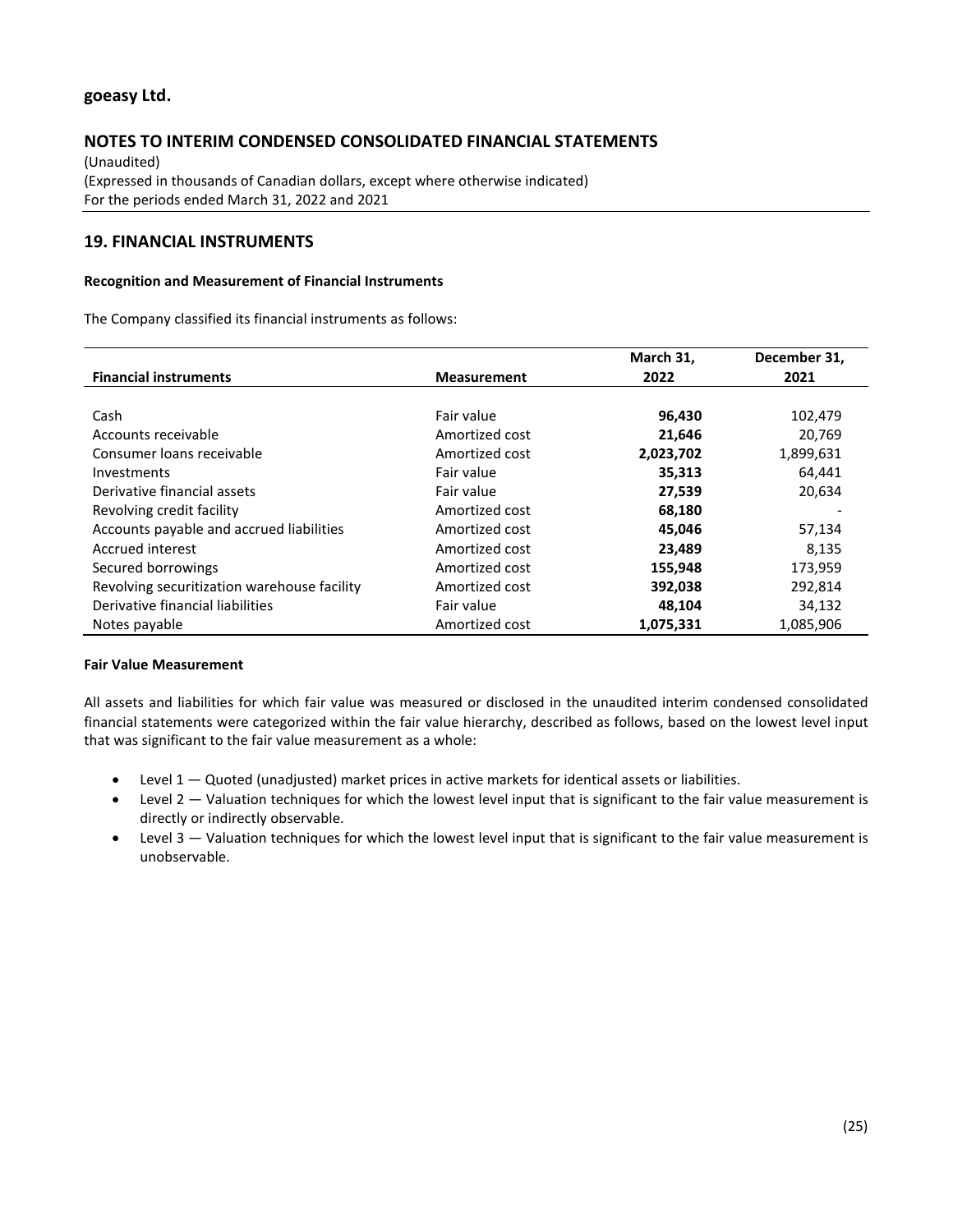### **NOTES TO INTERIM CONDENSED CONSOLIDATED FINANCIAL STATEMENTS**

(Unaudited) (Expressed in thousands of Canadian dollars, except where otherwise indicated) For the periods ended March 31, 2022 and 2021

The hierarchy required the use of observable market data when available. The following tables provide the fair value measurement hierarchy of the Company's financial assets and liabilities measured as at March 31, 2022 and December 31, 2021:

| March 31, 2022                              | Total     | Level 1 | Level 2 | Level 3   |
|---------------------------------------------|-----------|---------|---------|-----------|
|                                             |           |         |         |           |
| Cash                                        | 96,430    | 96,430  |         |           |
| Accounts receivable                         | 21,646    | -       |         | 21,646    |
| Consumer loans receivable                   | 2,023,702 |         |         | 2,023,702 |
| <b>Investments</b>                          | 35,313    | 24,813  |         | 10,500    |
| Derivative financial assets                 | 27,539    |         | 27,539  |           |
| Revolving credit facility                   | 68,180    |         |         | 68,180    |
| Accounts payable and accrued liabilities    | 45,046    |         |         | 45,046    |
| Accrued interest                            | 23,489    |         |         | 23,489    |
| Secured borrowings                          | 155,948   |         |         | 155,948   |
| Revolving securitization warehouse facility | 392,038   |         |         | 392,038   |
| Derivative financial liabilities            | 48,104    |         | 48.104  |           |
| Notes payable                               | 1,075,331 |         |         | 1,075,331 |
|                                             |           |         |         |           |
| December 31, 2021                           | Total     | Level 1 | Level 2 | Level 3   |

| Cash                                        | 102,479   | 102,479 |        |           |
|---------------------------------------------|-----------|---------|--------|-----------|
| Accounts receivable                         | 20,769    |         |        | 20,769    |
| Consumer loans receivable                   | 1,899,631 |         |        | 1,899,631 |
| Investments                                 | 64,441    | 53,941  |        | 10,500    |
| Derivative financial asset                  | 20,634    |         | 20.634 |           |
| Accounts payable and accrued liabilities    | 57,134    |         |        | 57,134    |
| Accrued interest                            | 8,135     |         |        | 8,135     |
| Secured borrowings                          | 173,959   |         |        | 173,959   |
| Revolving securitization warehouse facility | 292,814   |         |        | 292,814   |
| Derivative financial liabilities            | 34,132    |         | 34,132 |           |
| Notes payable                               | 1,085,906 |         |        | 1,085,906 |

There were no transfers between Level 1, Level 2, or Level 3 during the current or prior period.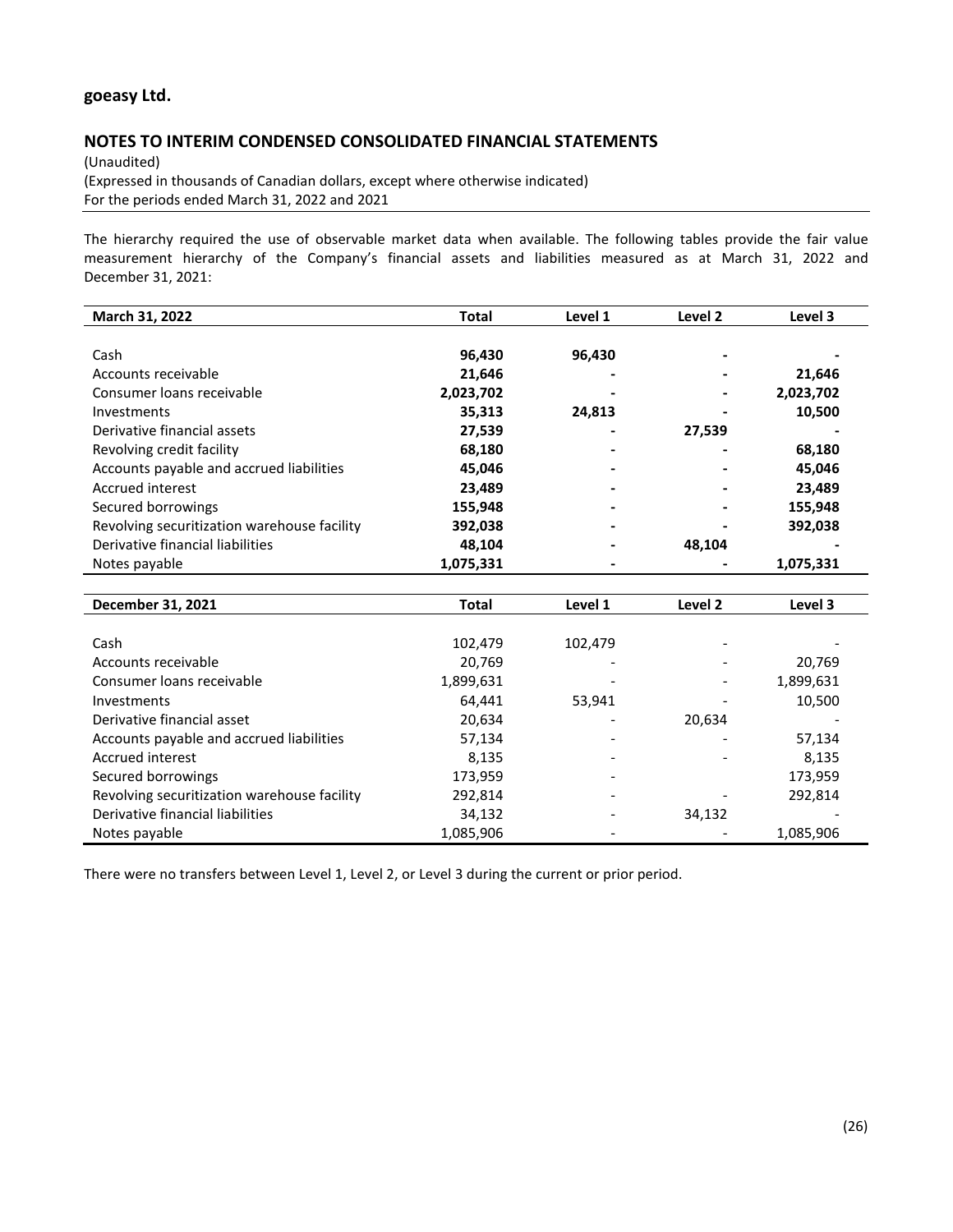# **NOTES TO INTERIM CONDENSED CONSOLIDATED FINANCIAL STATEMENTS**

(Unaudited) (Expressed in thousands of Canadian dollars, except where otherwise indicated) For the periods ended March 31, 2022 and 2021

# **20. SEGMENTED REPORTING**

For management reporting purposes, the Company has two reportable operating segments:

• The easyfinancial operating segment lends out capital in the form of unsecured and secured consumer loans to nonprime borrowers. easyfinancial's product offering consists of unsecured and real estate secured instalment loans. The LendCare operating segment specializes in financing consumer purchases in the powersports, automotive, retail, healthcare, and home improvement categories. The majority of LendCare loans are secured by personal property or a Notice of Security Interest. The Company aggregates operations of easyfinancial and LendCare into one reportable operating segment called easyfinancial, on the basis of their similar economic characteristics, customer profile, nature of products, and regulatory environment. This aggregation most accurately reflects the nature and financial results of the business activities in which the Company engages, and the broader economic and regulatory environment in which it operates.

The Company's chief operating decision maker ("CODM"), which has been determined by the Company to be the Chief Executive Officer, utilizes the same key performance indicators to allocate resources and assess the performance of the operating segments. The CODM uses several metrics to evaluate the performance of the operating segments, including but not limited to, the volume of consumer loan originations and the risk-adjusted margin of the businesses (comprising the yield on the consumer loan portfolios net of the annualized loss rates). These key financial and performance indicators, which are used to assess results, manage trends and allocate resources to each of the operating segments, have been, and are expected to remain, similar. In addition, the Company will gradually centralize and share some of the common functions such as finance and certain aspects of human resources and information technology.

The customers served by the easyfinancial and LendCare operating segments are Canadian consumers, the majority of whom are classified as non-prime borrowers and seeking alternative financial solutions to those of a traditional bank. These consumers actively use a wide range of financial products and will migrate across the products offered in each segment. Furthermore, the nature of products sold by each of the operating segments and the distribution methods of those products are similar. Both the easyfinancial and LendCare operating segments offer unsecured and secured instalment loans, which are offered through a retail network of branches or merchant partnerships, and complemented by an online digital platform. In addition, both operating segments are subject to the same federal and provincial legislations and regulations applicable to the consumer lending industry.

• The easyhome reportable operating segment provides leasing services for household furniture, appliances and electronics and unsecured lending products to retail consumers.

The Company's business units generate revenue in four main categories: i) interest generated on the Company's gross consumer loans receivable portfolio; ii) lease payments generated by easyhome lease agreements; iii) commissions and other revenues generated by the sale of various ancillary products; and iv) charges and fees.

General and administrative expenses directly related to the Company's business segments were included as operating expenses for those segments. All other general and administrative expenses were reported separately as part of Corporate. Management assessed the performance based on segment operating income (loss).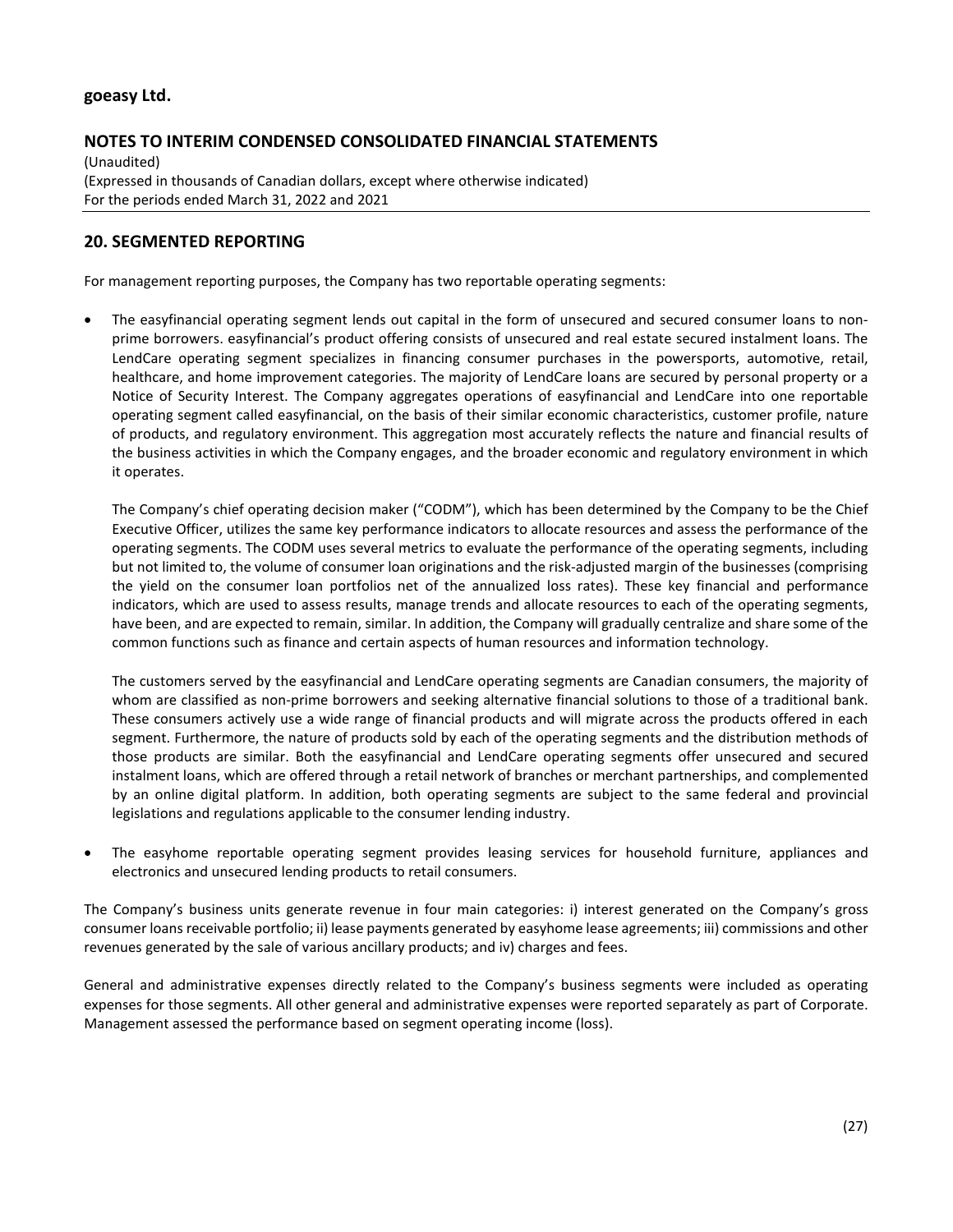# **NOTES TO INTERIM CONDENSED CONSOLIDATED FINANCIAL STATEMENTS**

(Unaudited) (Expressed in thousands of Canadian dollars, except where otherwise indicated) For the periods ended March 31, 2022 and 2021

The following tables summarize the relevant information for the three-month periods ended March 31, 2022 and 2021:

| Three Months Ended March 31, 2022                | easyfinancial | easyhome | Corporate | <b>Total</b> |
|--------------------------------------------------|---------------|----------|-----------|--------------|
|                                                  |               |          |           |              |
| Revenue                                          |               |          |           |              |
| Interest income                                  | 150,149       | 6,675    |           | 156,824      |
| Lease revenue                                    |               | 26,878   |           | 26,878       |
| Commissions earned                               | 40,857        | 3,001    |           | 43,858       |
| Charges and fees                                 | 3,604         | 978      |           | 4,582        |
|                                                  | 194,610       | 37,532   | -         | 232,142      |
| Total operating expenses before depreciation and |               |          |           |              |
| amortization                                     | 95,652        | 17,448   | 18,305    | 131,405      |
| Depreciation and amortization                    |               |          |           |              |
| Depreciation and amortization of lease assets,   |               |          |           |              |
| property and equipment and intangible            |               |          |           |              |
| assets                                           | 5,910         | 8,770    | 1,223     | 15,903       |
| Depreciation of right-of-use assets              | 2,723         | 1,943    | 203       | 4,869        |
|                                                  | 8,633         | 10,713   | 1,426     | 20,772       |
| Segment operating income (loss)                  | 90,325        | 9,371    | (19, 731) | 79,965       |
| Other loss                                       |               |          |           | (17, 525)    |
| Finance costs                                    |               |          |           |              |
| Interest expenses and amortization of            |               |          |           |              |
| deferred financing charges                       |               |          |           | 22,643       |
| Interest expense on lease liabilities            |               |          |           | 836          |
|                                                  |               |          |           | 23,479       |
|                                                  |               |          |           |              |
| Income before income taxes                       |               |          |           | 38,961       |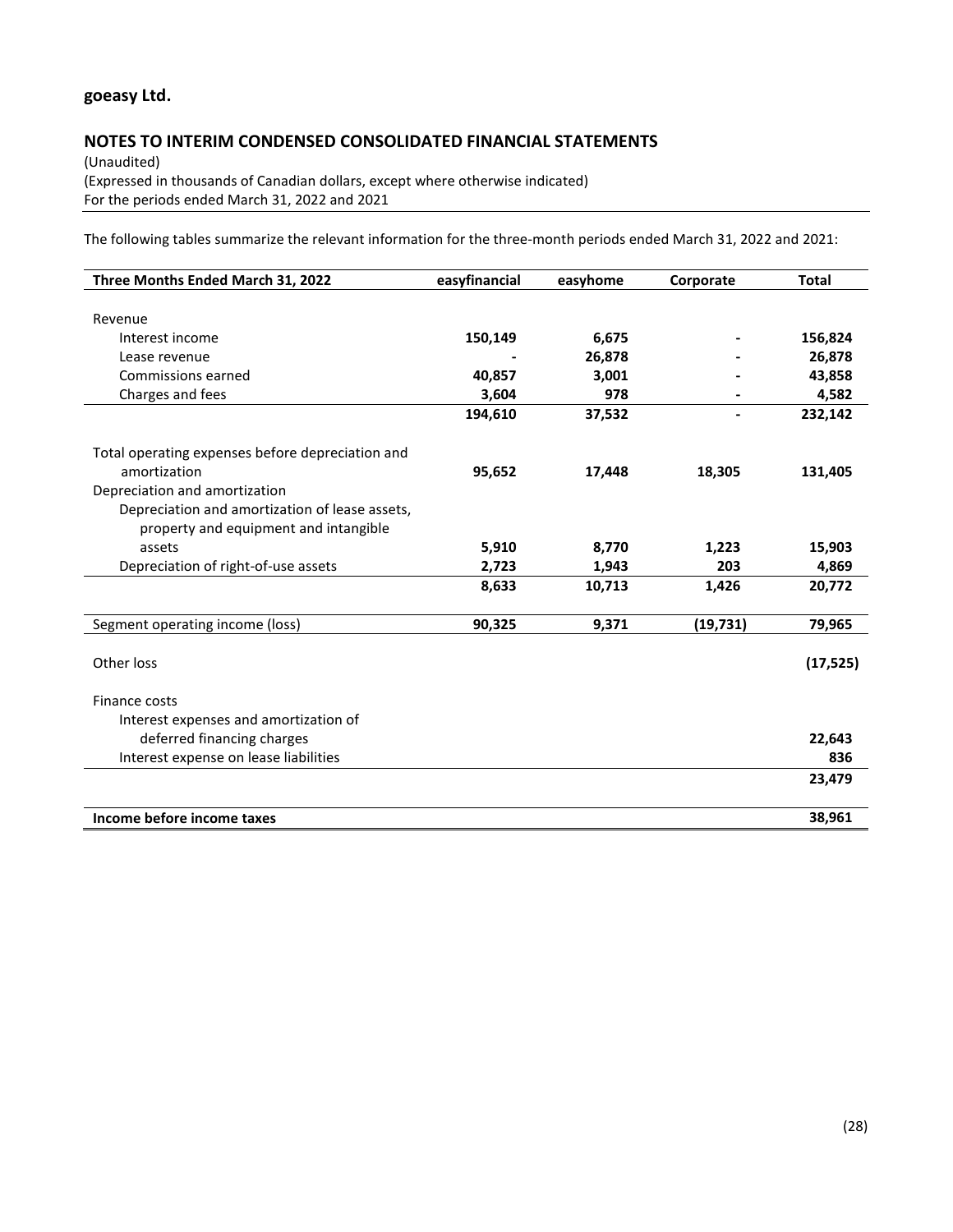# **NOTES TO INTERIM CONDENSED CONSOLIDATED FINANCIAL STATEMENTS**

(Unaudited) (Expressed in thousands of Canadian dollars, except where otherwise indicated) For the periods ended March 31, 2022 and 2021

| Three Months Ended March 31, 2021                | easyfinancial | easyhome | Corporate                | <b>Total</b> |
|--------------------------------------------------|---------------|----------|--------------------------|--------------|
|                                                  |               |          |                          |              |
| Revenue                                          |               |          |                          |              |
| Interest income                                  | 100,504       | 4,990    |                          | 105,494      |
| Lease revenue                                    |               | 28,437   |                          | 28,437       |
| Commissions earned                               | 30,910        | 2,427    |                          | 33,337       |
| Charges and fees                                 | 1,915         | 991      |                          | 2,906        |
|                                                  | 133,329       | 36,845   | $\overline{\phantom{a}}$ | 170,174      |
| Total operating expenses before depreciation and |               |          |                          |              |
| amortization                                     | 57,326        | 16,325   | 15,430                   | 89,081       |
| Depreciation and amortization                    |               |          |                          |              |
| Depreciation and amortization of lease assets,   |               |          |                          |              |
| property and equipment and intangible            |               |          |                          |              |
| assets                                           | 2,085         | 9,575    | 1,157                    | 12,817       |
| Depreciation of right-of-use assets              | 2,221         | 1,908    | 215                      | 4,344        |
|                                                  | 4,306         | 11,483   | 1,372                    | 17,161       |
| Segment operating income (loss)                  | 71,697        | 9,037    | (16, 802)                | 63,932       |
|                                                  |               |          |                          |              |
| Other income                                     |               |          |                          | 87,372       |
| Finance costs                                    |               |          |                          |              |
| Interest expenses and amortization of            |               |          |                          |              |
| deferred financing charges                       |               |          |                          | 13,495       |
| Interest expense on lease liabilities            |               |          |                          | 741          |
|                                                  |               |          |                          | 14,236       |
|                                                  |               |          |                          |              |
| Income before income taxes                       |               |          |                          | 137,068      |